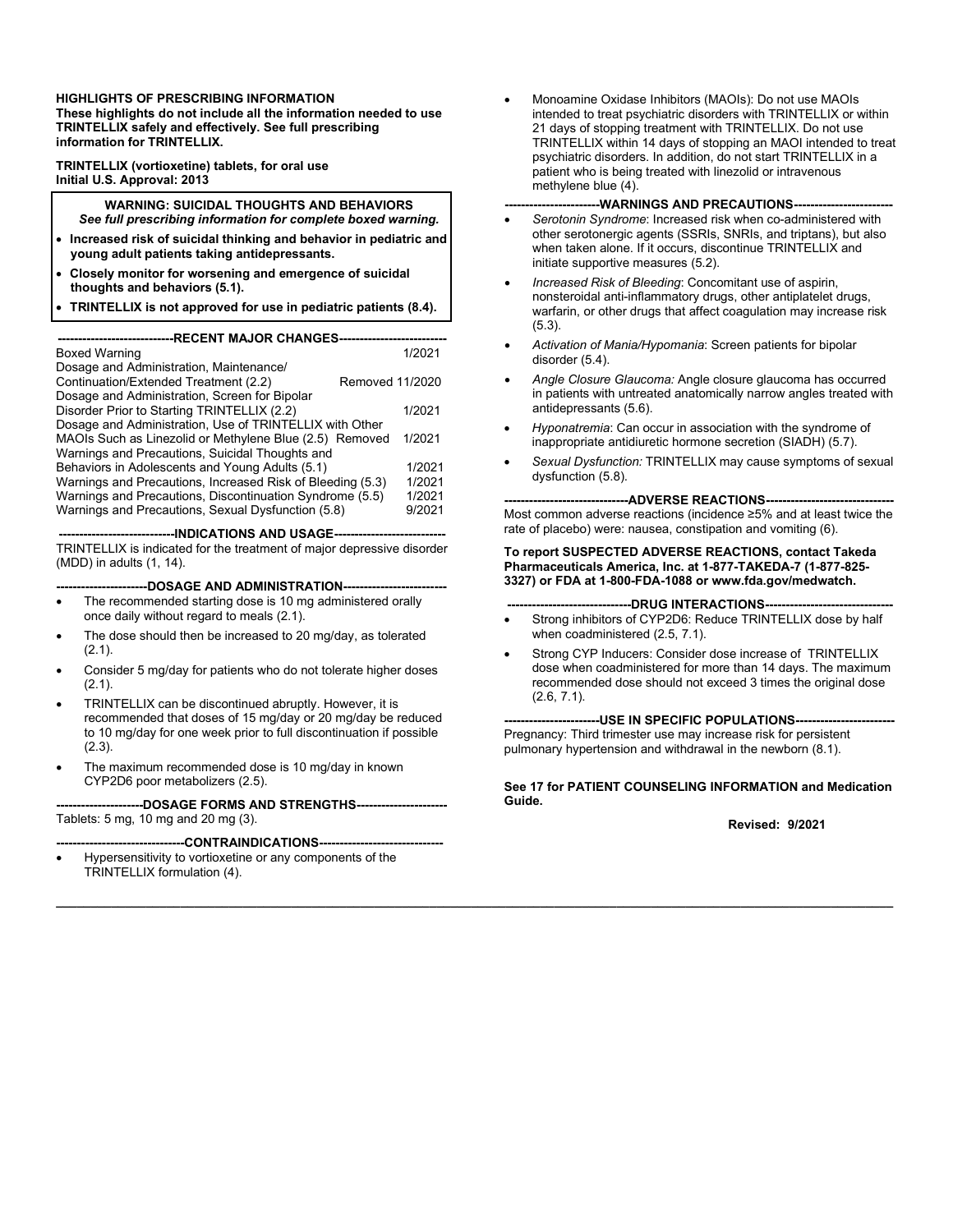#### **FULL PRESCRIBING INFORMATION: CONTENTS\* WARNING: SUICIDAL THOUGHTS AND BEHAVIORS**

#### **1 INDICATIONS AND USAGE**

#### **2 DOSAGE AND ADMINISTRATION**

- 2.1 Recommended Dosage
- 2.2 Screen for Bipolar Disorder Prior to Starting TRINTELLIX
- 2.3 Discontinuing Treatment
- 2.4 Switching a Patient to or From a Monoamine Oxidase Inhibitor (MAOI) Intended to Treat Psychiatric Disorders
- 2.5 Use of TRINTELLIX in Known CYP2D6 Poor Metabolizers or in Patients Taking Strong CYP2D6 Inhibitors
- 2.6 Use of TRINTELLIX in Patients Taking Strong CYP Inducers

#### **3 DOSAGE FORMS AND STRENGTHS**

#### **4 CONTRAINDICATIONS**

#### **5 WARNINGS AND PRECAUTIONS**

- 5.1 Suicidal Thoughts and Behaviors in Adolescents and Young Adults
- 5.2 Serotonin Syndrome
- 5.3 Increased Risk of Bleeding
- 5.4 Activation of Mania/Hypomania
- 5.5 Discontinuation Syndrome
- 5.6 Angle Closure Glaucoma
- 5.7 Hyponatremia
- 5.8 Sexual Dysfunction

#### **6 ADVERSE REACTIONS**

- 6.1 Clinical Studies Experience
- 6.2 Postmarketing Experience

#### **7 DRUG INTERACTIONS**

- 7.1 Drugs Having Clinically Important Interactions with **TRINTELLIX**
- 7.2 Effect of TRINTELLIX on Other Drugs
- 7.3 Interference with Urine Enzyme Immunoassays for Methadone

#### **8 USE IN SPECIFIC POPULATIONS**

- 8.1 Pregnancy
- 8.2 Lactation
- 8.4 Pediatric Use
- 8.5 Geriatric Use
- 8.6 CYP2D6 Poor Metabolizers
- **10 OVERDOSAGE**
	- 10.1 Human Experience
	- 10.2 Management of Overdose
- **11 DESCRIPTION**

#### **12 CLINICAL PHARMACOLOGY**

- 12.1 Mechanism of Action
- 12.2 Pharmacodynamics
- 12.3 Pharmacokinetics
- **13 NONCLINICAL TOXICOLOGY**
	- 13.1 Carcinogenesis, Mutagenesis, Impairment of Fertility
- **14 CLINICAL STUDIES**

**\_\_\_\_\_\_\_\_\_\_\_\_\_\_\_\_\_\_\_\_\_\_\_\_\_\_\_\_\_\_\_\_\_\_\_\_\_\_\_\_\_\_\_\_\_\_\_\_\_\_\_\_\_\_\_\_\_\_\_\_\_\_\_\_\_\_\_\_\_\_\_\_\_\_\_\_\_\_\_\_\_\_\_\_\_\_\_\_\_\_\_\_\_\_\_\_\_\_\_\_\_\_\_\_\_\_\_\_\_\_\_\_\_\_\_\_\_\_\_\_\_**

- **16 HOW SUPPLIED/STORAGE AND HANDLING**
- **17 PATIENT COUNSELING INFORMATION**
- \* Sections or subsections omitted from the full prescribing information are not listed.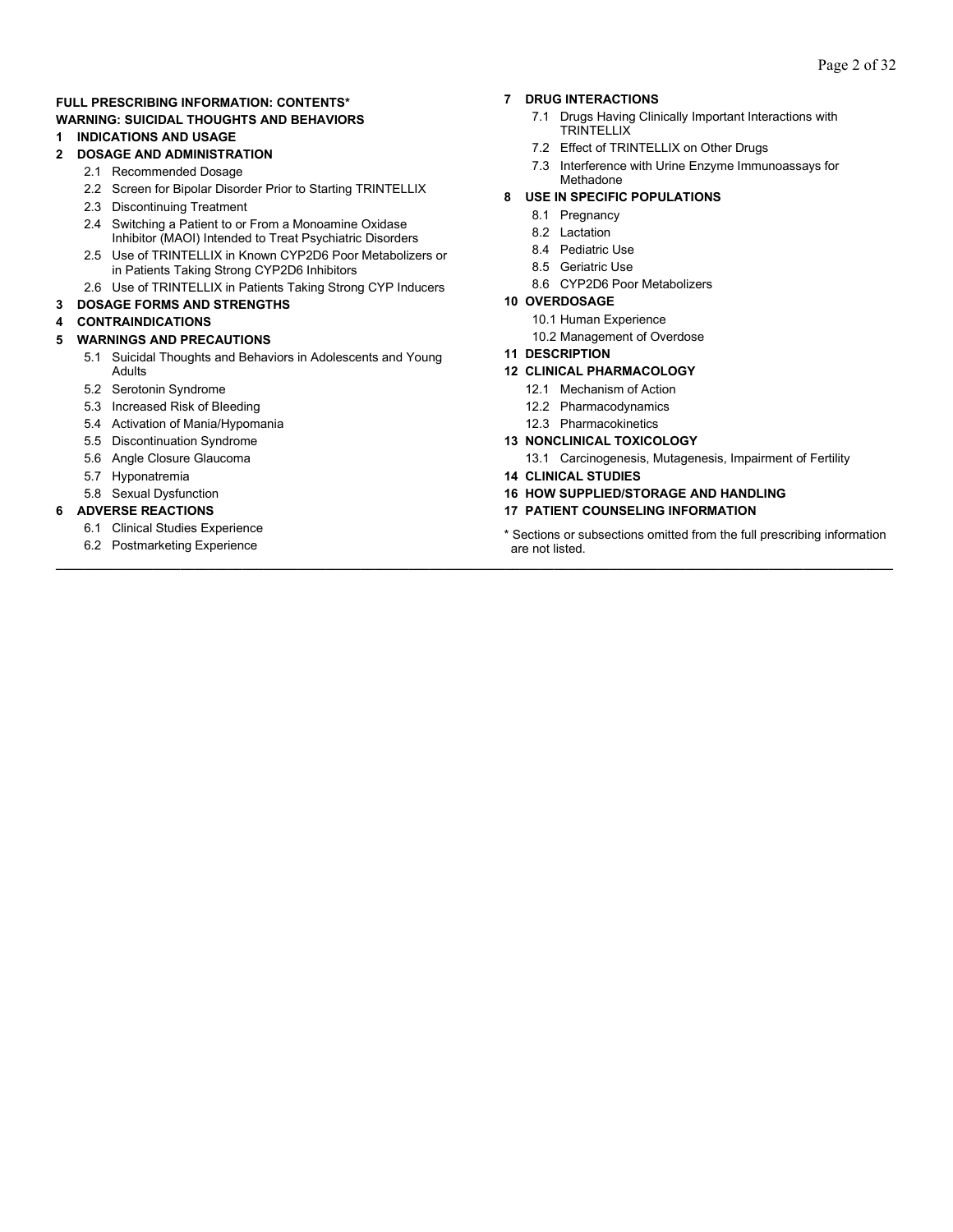# **FULL PRESCRIBING INFORMATION**

# **WARNING: SUICIDAL THOUGHTS AND BEHAVIORS**

**Antidepressants increased the risk of suicidal thoughts and behavior in pediatric and young adult patients in short-term studies. Closely monitor all antidepressant-treated patients for clinical worsening, and for emergence of suicidal thoughts and behaviors** *[see Warnings and Precautions (5.1)]***. TRINTELLIX is not approved for use in pediatric patients** *[see Use in Specific Populations (8.4)]***.**

# **1 INDICATIONS AND USAGE**

TRINTELLIX is indicated for the treatment of major depressive disorder (MDD) in adults.

# **2 DOSAGE AND ADMINISTRATION**

## **2.1 Recommended Dosage**

The recommended starting dose is 10 mg administered orally once daily without regard to meals. Dosage should then be increased to 20 mg/day, as tolerated. The efficacy and safety of doses above 20 mg/day have not been evaluated in controlled clinical trials. A dose decrease down to 5 mg/day may be considered for patients who do not tolerate higher doses *[see Clinical Studies (14)]*.

# **2.2 Screen for Bipolar Disorder Prior to Starting TRINTELLIX**

Prior to initiating treatment with TRINTELLIX or another antidepressant, screen patients for personal or family history of bipolar disorder, mania, or hypomania *[see Warnings and Precautions (5.4)]*.

## **2.3 Discontinuing Treatment**

Although TRINTELLIX can be abruptly discontinued, in placebo-controlled trials patients experienced transient adverse reactions such as headache and muscle tension following abrupt discontinuation of TRINTELLIX 15 mg/day or 20 mg/day. It is recommended that the dose be decreased to 10 mg/day for one week before full discontinuation of TRINTELLIX 15 mg/day or 20 mg/day *[see Warnings and Precautions (5.5) and Adverse Reactions (6)]*.

## **2.4 Switching a Patient to or From a Monoamine Oxidase Inhibitor (MAOI) Intended to Treat Psychiatric Disorders**

At least 14 days must elapse between discontinuation of a MAOI intended to treat psychiatric disorders and initiation of therapy with TRINTELLIX to avoid the risk of Serotonin Syndrome *[see Warnings and Precautions (5.2)]*. Conversely, at least 21 days must elapse after stopping TRINTELLIX before starting an MAOI intended to treat psychiatric disorders *[see Contraindications (4)]*.

## **2.5 Use of TRINTELLIX in Known CYP2D6 Poor Metabolizers or in Patients Taking Strong CYP2D6 Inhibitors**

The maximum recommended dose of TRINTELLIX is 10 mg/day in known CYP2D6 poor metabolizers. Reduce the dose of TRINTELLIX by one-half when patients are receiving a CYP2D6 strong inhibitor (e.g., bupropion, fluoxetine, paroxetine, or quinidine) concomitantly. The dose should be increased to the original level when the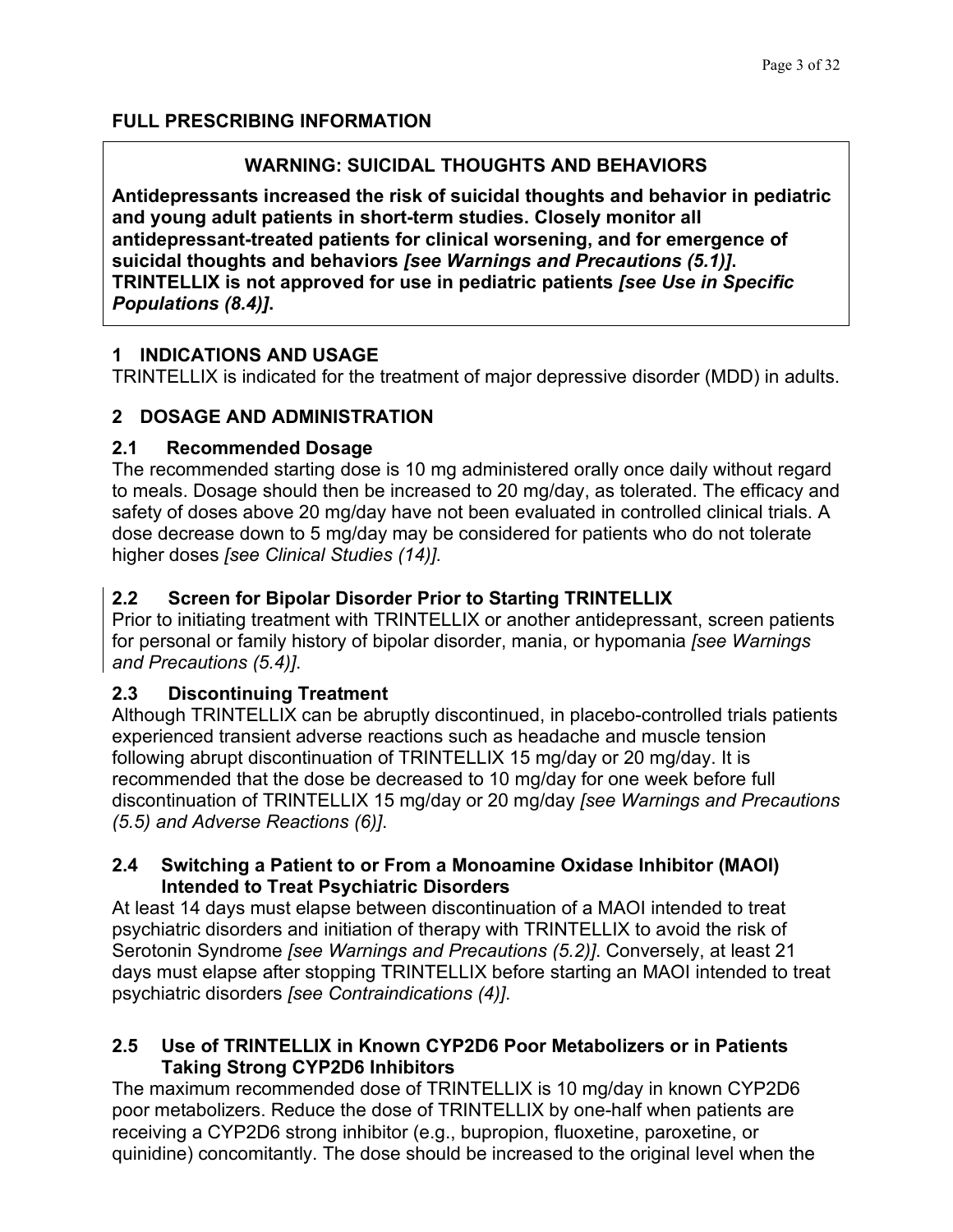CYP2D6 inhibitor is discontinued *[see Drug Interactions (7.1), Use in Specific Populations (8.6)]*.

## **2.6 Use of TRINTELLIX in Patients Taking Strong CYP Inducers**

Consider increasing the dose of TRINTELLIX when a strong CYP inducer (e.g., rifampin, carbamazepine, or phenytoin) is coadministered for greater than 14 days. The maximum recommended dose should not exceed three times the original dose. The dose of TRINTELLIX should be reduced to the original level within 14 days, when the inducer is discontinued *[see Drug Interactions (7.1)]*.

# **3 DOSAGE FORMS AND STRENGTHS**

TRINTELLIX is available as immediate-release, film-coated tablets in the following strengths:

- 5 mg: pink, almond shaped biconvex film coated tablet, debossed with "5" on one side and "TL" on the other side
- 10 mg: yellow, almond shaped biconvex film coated tablet, debossed with "10" on one side and "TL" on the other side
- 20 mg: red, almond shaped biconvex film coated tablet, debossed with "20" on one side and "TL" on the other side

## **4 CONTRAINDICATIONS**

- Hypersensitivity to vortioxetine or any component of the formulation. Hypersensitivity reactions including anaphylaxis, angioedema, and urticaria have been reported in patients treated with TRINTELLIX *[see Adverse Reactions (6.2)]*.
- The use of MAOIs intended to treat psychiatric disorders with TRINTELLIX or within 21 days of stopping treatment with TRINTELLIX is contraindicated because of an increased risk of serotonin syndrome. The use of TRINTELLIX within 14 days of stopping an MAOI intended to treat psychiatric disorders is also contraindicated *[see Dosage and Administration (2.4), Warnings and Precautions (5.2)]*.

Starting TRINTELLIX in a patient who is being treated with MAOIs such as linezolid or intravenous methylene blue is also contraindicated because of an increased risk of serotonin syndrome *[see Warnings and Precautions (5.2)]*.

# **5 WARNINGS AND PRECAUTIONS**

# **5.1 Suicidal Thoughts and Behaviors in Adolescents and Young Adults**

In pooled analyses of placebo-controlled trials of antidepressant drugs (SSRIs and other antidepressant classes) that included approximately 77,000 adult patients and 4,500 pediatric patients, the incidence of suicidal thoughts and behaviors in antidepressanttreated patients age 24 years and younger was greater than in placebo-treated patients. There was considerable variation in risk of suicidal thoughts and behaviors among drugs, but there was an increased risk identified in young patients for most drugs studied. There were differences in absolute risk of suicidal thoughts and behaviors across the different indications, with the highest incidence in patients with MDD. The drug-placebo differences in the number of cases of suicidal thoughts and behaviors per 1000 patients treated are provided in Table 1.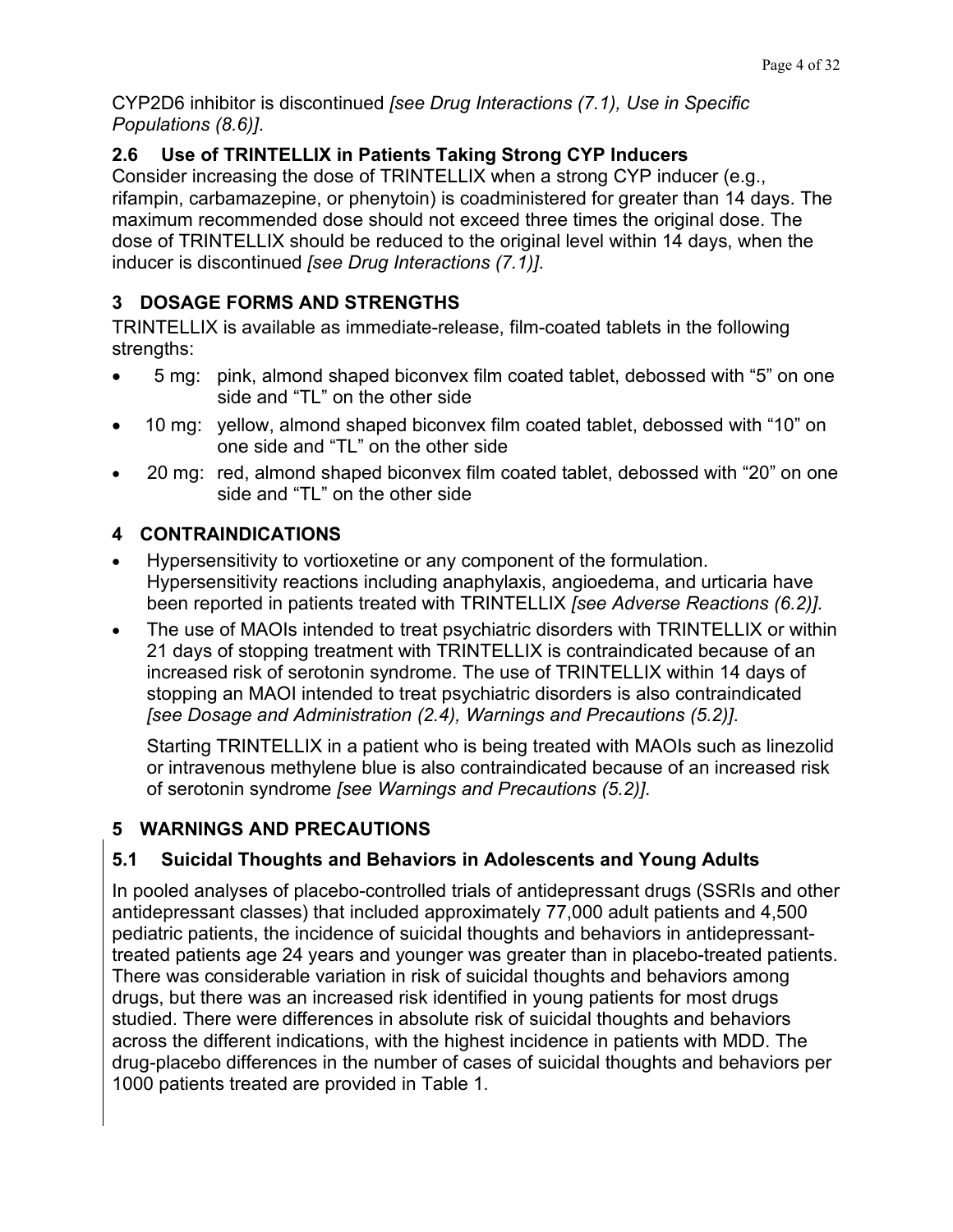**Table 1: Risk Differences of the Number of Patients of Suicidal Thoughts and Behaviors in the Pooled Placebo-Controlled Trials of Antidepressants in Pediatric and Adult Patients**

| <b>Age Range</b> | Drug-Placebo Difference in Number of Patients with Suicidal<br>Thoughts and Behaviors per 1000 Patients Treated |
|------------------|-----------------------------------------------------------------------------------------------------------------|
|                  | <b>Increases Compared to Placebo</b>                                                                            |
| <18 years old    | 14 additional patients                                                                                          |
| 18-24 years      | 5 additional patients                                                                                           |
| old              |                                                                                                                 |
|                  | <b>Decreases Compared to Placebo</b>                                                                            |
| $25-64$ years    | 1 fewer patient                                                                                                 |
| old              |                                                                                                                 |
| ≥65 years old    | 6 fewer patients                                                                                                |

TRINTELLIX is not approved for use in pediatric patients.

It is unknown whether the risk of suicidal thoughts and behaviors in adolescents and young adults extends to longer-term use, i.e., beyond four months. However, there is substantial evidence from placebo-controlled maintenance trials in adults with MDD that the use of antidepressants can delay the recurrence of depression and that depression itself is a risk factor for suicidal thoughts and behaviors.

Monitor all antidepressant-treated patients for all approved populations for clinical worsening and emergence of suicidal thoughts and behaviors, especially during the initial few months of drug therapy, and at times of dosage changes. Counsel family members or caregivers of patients to monitor for changes in behavior and to alert the healthcare provider. Consider changing the therapeutic regimen, including possibly discontinuing TRINTELLIX, in patients whose depression is persistently worse, or who are experiencing emergent suicidal thoughts and behaviors.

## **5.2 Serotonin Syndrome**

The development of a potentially life-threatening serotonin syndrome has been reported with serotonergic antidepressants including TRINTELLIX, when used alone but more often when used concomitantly with other serotonergic drugs (including triptans, tricyclic antidepressants, fentanyl, lithium, tramadol, tryptophan, buspirone, and St. John's Wort), and with drugs that impair metabolism of serotonin (in particular, MAOIs, both those intended to treat psychiatric disorders and also others, such as linezolid and intravenous methylene blue).

Serotonin syndrome symptoms may include mental status changes (e.g., agitation, hallucinations, delirium, and coma), autonomic instability (e.g., tachycardia, labile blood pressure, dizziness, diaphoresis, flushing, hyperthermia), neuromuscular symptoms (e.g., tremor, rigidity, myoclonus, hyperreflexia, incoordination), seizures, and/or gastrointestinal symptoms (e.g., nausea, vomiting, diarrhea). Patients should be monitored for the emergence of serotonin syndrome.

The concomitant use of TRINTELLIX with MAOIs intended to treat psychiatric disorders is contraindicated. TRINTELLIX should also not be started in a patient who is being treated with MAOIs such as linezolid or intravenous methylene blue. All reports with methylene blue that provided information on the route of administration involved intravenous administration in the dose range of 1 mg/kg to 8 mg/kg. No reports involved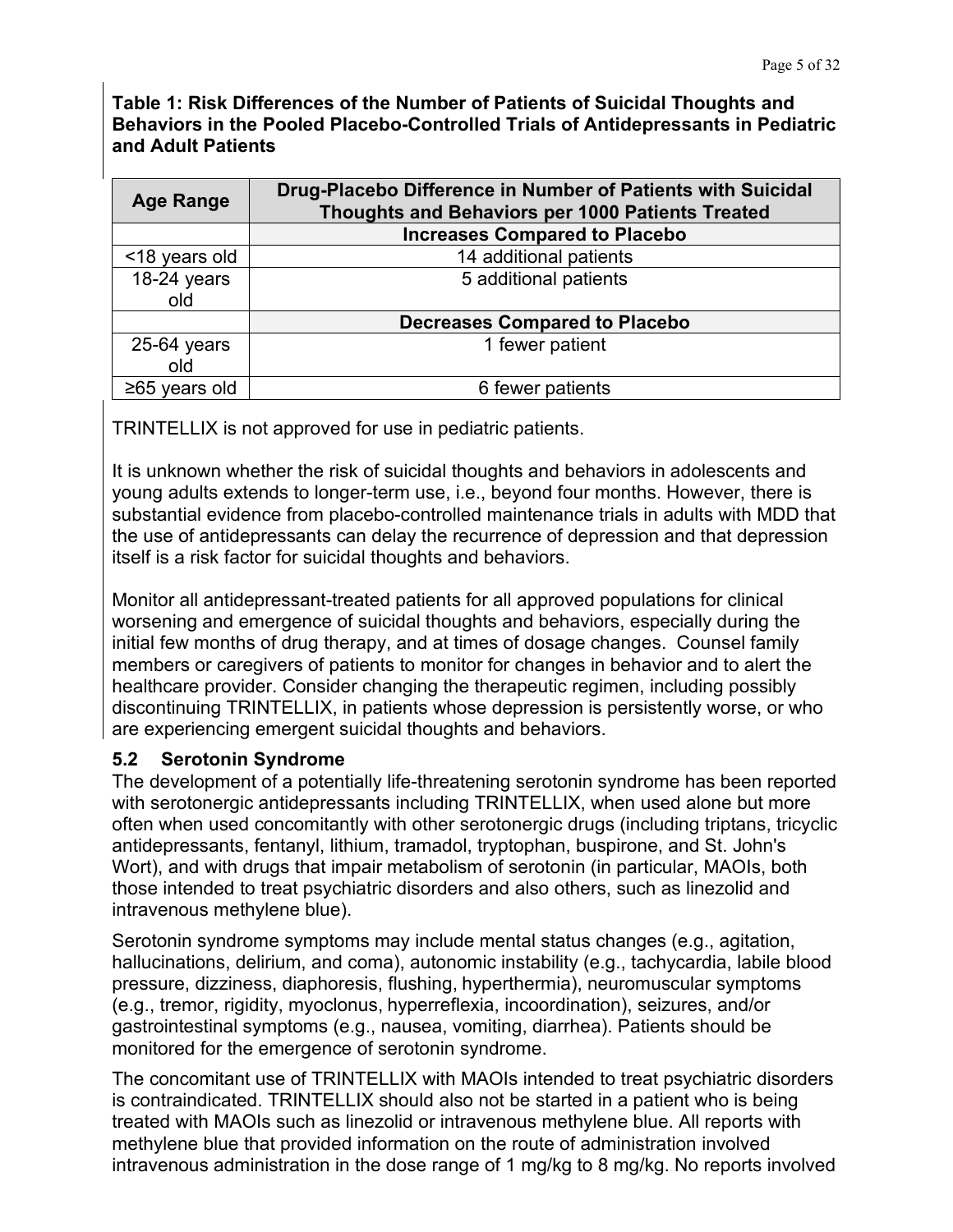the administration of methylene blue by other routes (such as oral tablets or local tissue injection) or at lower doses. There may be circumstances when it is necessary to initiate treatment with a MAOI such as linezolid or intravenous methylene blue in a patient taking TRINTELLIX. TRINTELLIX should be discontinued before initiating treatment with the MAOI *[see Contraindications (4), Drug Interactions (7.1)]*.

If concomitant use of TRINTELLIX with other serotonergic drugs, including triptans, tricyclic antidepressants, fentanyl, lithium, tramadol, buspirone, tryptophan, and St. John's Wort is clinically warranted, patients should be made aware of a potential increased risk for serotonin syndrome, particularly during treatment initiation and dose increases.

Treatment with TRINTELLIX and any concomitant serotonergic agents should be discontinued immediately if the above events occur and supportive symptomatic treatment should be initiated.

# **5.3 Increased Risk of Bleeding**

The use of drugs that interfere with serotonin reuptake inhibition, including TRINTELLIX, may increase the risk of bleeding events. Concomitant use of aspirin, nonsteroidal antiinflammatory drugs (NSAIDs), warfarin, and other anticoagulants may add to this risk. Case reports and epidemiological studies (case-control and cohort design) have demonstrated an association between use of drugs that interfere with serotonin reuptake and the occurrence of gastrointestinal bleeding. Bleeding events related to drugs that inhibit serotonin reuptake have ranged from ecchymosis, hematoma, epistaxis, and petechiae to life-threatening hemorrhages.

Inform patients about the increased risk of bleeding when TRINTELLIX is coadministered with NSAIDs, aspirin, or other drugs that affect coagulation or bleeding. For patients taking warfarin, carefully monitor coagulation indices when initiating, titrating, or discontinuing TRINTELLIX *[see Drug Interactions (7.1)]*.

# **5.4 Activation of Mania/Hypomania**

In patients with bipolar disorder, treating a depressive episode with TRINTELLIX or another antidepressant may precipitate a mixed/manic episode. Symptoms of mania/hypomania were reported in <0.1% of patients treated with TRINTELLIX in premarketing clinical studies. Prior to initiating treatment with TRINTELLIX, screen patients for any personal or family history of bipolar disorder, mania, or hypomania.

# **5.5. Discontinuation Syndrome**

Adverse reactions have been reported upon abrupt discontinuation of treatment with TRINTELLIX at doses of 15 mg/day and 20 mg/day *[see Adverse Reactions (6.1)]*. A gradual reduction in dosage rather than abrupt cessation is recommended whenever possible *[see Dosage and Administration (2.3)].*

Adverse reactions after discontinuation of serotonergic antidepressants, particularly after abrupt discontinuation include: nausea, sweating, dysphoric mood, irritability, agitation, dizziness, sensory disturbances (e.g., paresthesia, such as electric shock sensations), tremor, anxiety, confusion, headache, lethargy, emotional lability, insomnia, hypomania, tinnitus, and seizures.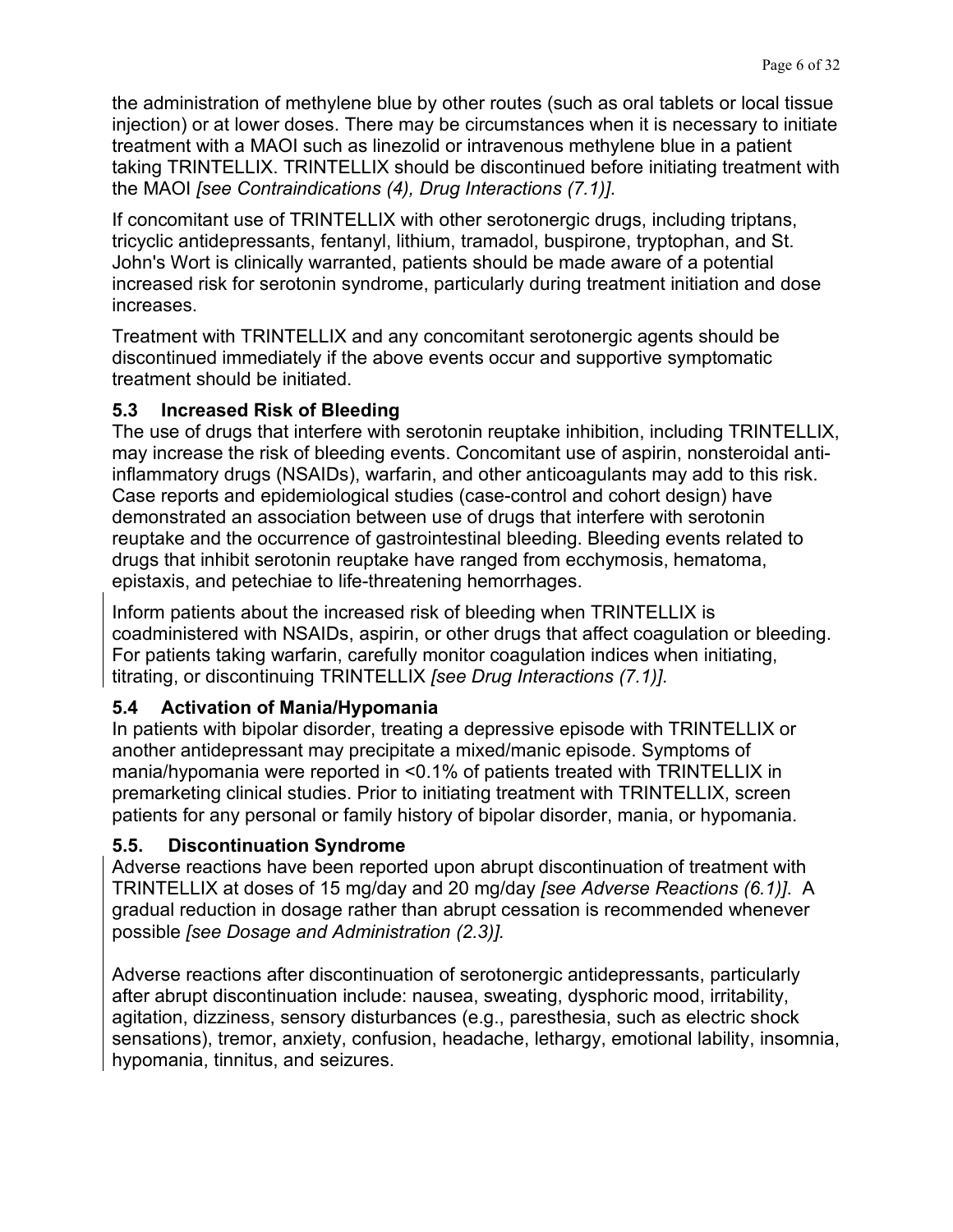# **5.6 Angle Closure Glaucoma**

The pupillary dilation that occurs following use of many antidepressant drugs, including TRINTELLIX, may trigger an angle closure attack in a patient with anatomically narrow angles who does not have a patent iridectomy.

## **5.7 Hyponatremia**

Hyponatremia has occurred as a result of treatment with serotonergic drugs, including TRINTELLIX. In many cases, hyponatremia appears to be the result of the syndrome of inappropriate antidiuretic hormone secretion (SIADH). One case with serum sodium lower than 110 mmol/L was reported in a subject treated with TRINTELLIX in a premarketing clinical study. Elderly patients may be at greater risk of developing hyponatremia with a serotonergic antidepressant. Also, patients taking diuretics or who are otherwise volume-depleted can be at greater risk. Discontinuation of TRINTELLIX in patients with symptomatic hyponatremia and appropriate medical intervention should be instituted. Signs and symptoms of hyponatremia include headache, difficulty concentrating, memory impairment, confusion, weakness, and unsteadiness, which can lead to falls. More severe and/or acute cases have included hallucination, syncope, seizure, coma, respiratory arrest, and death.

# **5.8 Sexual Dysfunction**

Use of serotonergic antidepressants, including TRINTELLIX, may cause symptoms of sexual dysfunction *[see Adverse Reactions (6.1)]*. In male patients, serotonergic antidepressant use may result in ejaculatory delay or failure, decreased libido, and erectile dysfunction. In female patients, use may result in decreased libido and delayed or absent orgasm.

It is important for prescribers to inquire about sexual function prior to initiation of TRINTELLIX and to inquire specifically about changes in sexual function during treatment, because sexual function may not be spontaneously reported. When evaluating changes in sexual function, obtaining a detailed history (including timing of symptom onset) is important because sexual symptoms may have other causes, including the underlying psychiatric disorder. Discuss potential management strategies to support patients in making informed decisions about treatment.

# **6 ADVERSE REACTIONS**

The following adverse reactions are discussed in greater detail in other sections of the label.

- Hypersensitivity *[see Contraindications (4)]*
- Clinical Worsening and Suicide Risk *[see Warnings and Precautions (5.1)]*
- Serotonin Syndrome *[see Warnings and Precautions (5.2)]*
- Abnormal Bleeding *[see Warnings and Precautions (5.3)]*
- Activation of Mania/Hypomania *[see Warnings and Precautions (5.4)]*
- Discontinuation Syndrome *[see Warnings and Precautions (5.5)]*
- Angle Closure Glaucoma *[see Warnings and Precautions (5.6)]*
- Hyponatremia *[see Warnings and Precautions (5.7)]*

# **6.1 Clinical Studies Experience**

Because clinical trials are conducted under widely varying conditions, adverse reaction rates observed in the clinical trials of a drug cannot be directly compared to rates in the clinical studies of another drug and may not reflect the rates observed in clinical practice.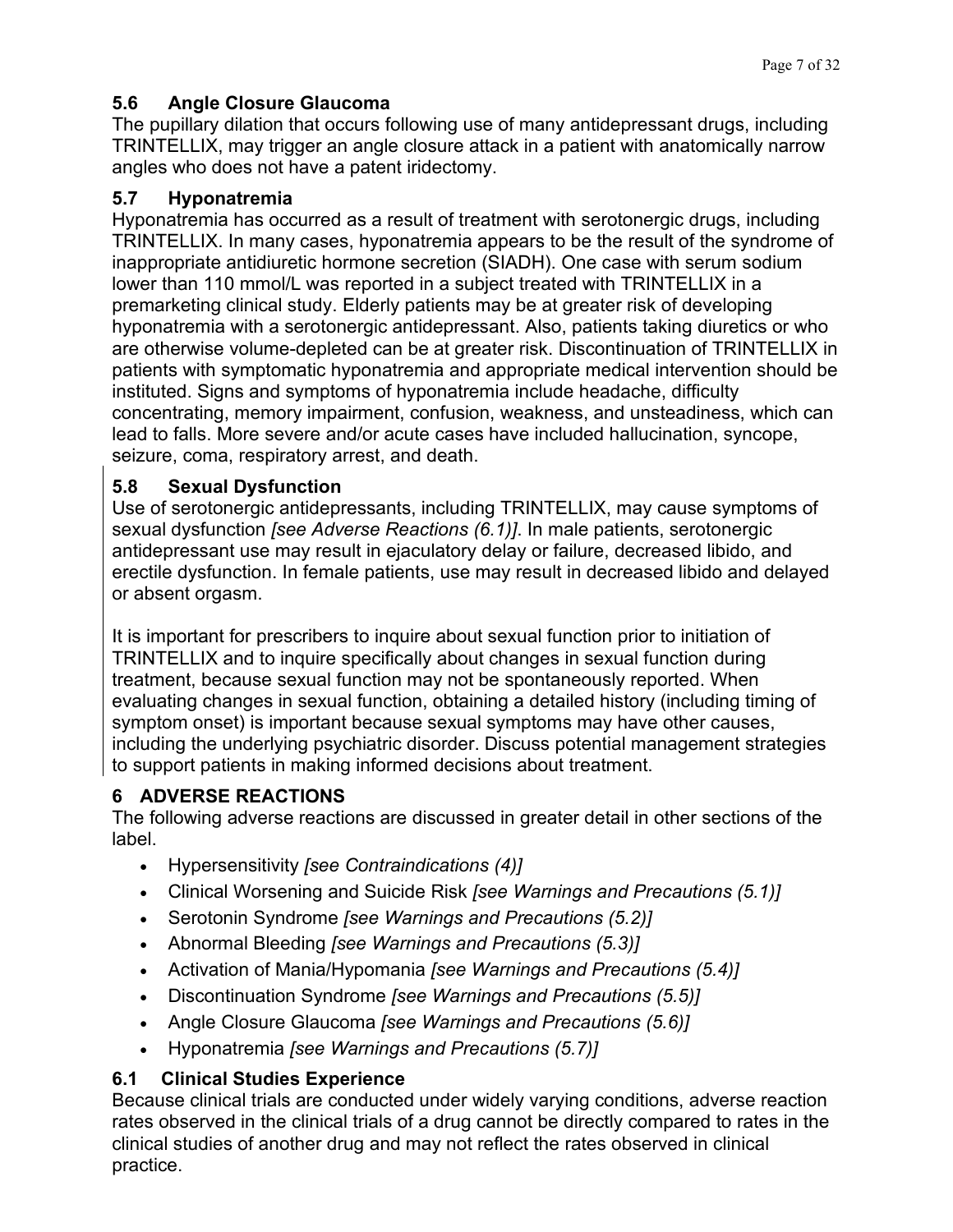## **Patient Exposure**

TRINTELLIX was evaluated for safety in 5852 patients (18 years to 88 years of age) diagnosed with MDD who participated in pre- and postmarketing clinical studies; 2616 of those patients were exposed to TRINTELLIX in 6 to 8 week, placebo-controlled studies at doses ranging from 5 mg to 20 mg once daily; 204 patients were exposed to TRINTELLIX in a 24 to 64 week placebo-controlled maintenance study at doses of 5 mg to 10 mg once daily; and 429 patients were exposed to TRINTELLIX in a 32 week placebo-controlled maintenance study in the U.S. at doses of 5 mg, 10 mg, and 20 mg, once daily. Patients from the 6 to 8 week studies continued into 12-month open-label studies. A total of 2586 patients were exposed to at least one dose of TRINTELLIX in open-label studies, 1727 were exposed to TRINTELLIX for 6 months and 885 were exposed for at least 1 year.

## **Adverse Reactions Reported as Reasons for Discontinuation of Treatment**

In pooled 6 to 8 week placebo-controlled studies the incidence of patients who received TRINTELLIX 5 mg/day, 10 mg/day, 15 mg/day and 20 mg/day and discontinued treatment because of an adverse reaction was 5%, 6%, 8% and 8%, respectively, compared to 4% of placebo-treated patients. Nausea was the most common adverse reaction reported as a reason for discontinuation.

## **Common Adverse Reactions in Placebo-Controlled MDD Studies**

The most commonly observed adverse reactions in MDD patients treated with TRINTELLIX in 6 to 8 week placebo-controlled studies (incidence ≥5% and at least twice the rate of placebo) were nausea, constipation and vomiting.

*Table 2* shows the incidence of common adverse reactions that occurred in ≥2% of MDD patients treated with any TRINTELLIX dose and at least 2% more frequently than in placebo-treated patients in the 6 to 8 week placebo-controlled studies.

| Table 2. Common Adverse Reactions Occurring in ≥2% of Patients Treated with Any<br>TRINTELLIX Dose and at Least 2% Greater Than the Incidence in Placebo-Treated<br><b>Patients</b> |                                   |                                |                                |                                |                 |  |
|-------------------------------------------------------------------------------------------------------------------------------------------------------------------------------------|-----------------------------------|--------------------------------|--------------------------------|--------------------------------|-----------------|--|
| <b>System</b><br>Organ<br><b>Class</b>                                                                                                                                              | <b>TRINTELLIX</b><br>5 mg/day     | <b>TRINTELLIX</b><br>10 mg/day | <b>TRINTELLIX</b><br>15 mg/day | <b>TRINTELLIX</b><br>20 mg/day | <b>Placebo</b>  |  |
| <b>Preferred</b><br>Term                                                                                                                                                            | $N = 1013$<br>%                   | $N = 699$<br>$\%$              | $N = 449$<br>%                 | $N = 455$<br>%                 | $N = 1621$<br>% |  |
|                                                                                                                                                                                     | <b>Gastrointestinal disorders</b> |                                |                                |                                |                 |  |
| Nausea                                                                                                                                                                              | 21                                | 26                             | 32                             | 32                             | 9               |  |
| Diarrhea                                                                                                                                                                            | 7                                 | 7                              | 10                             | 7                              | 6               |  |
| Dry mouth                                                                                                                                                                           | 7                                 | 7                              | 6                              | 8                              | 6               |  |
| Constipation                                                                                                                                                                        | 3                                 | 5                              | 6                              | 6                              | 3               |  |
| Vomiting                                                                                                                                                                            | 3                                 | 5                              | 6                              | 6                              | 1               |  |
| Flatulence                                                                                                                                                                          | 1                                 | 3                              | $\overline{2}$                 |                                |                 |  |
| Nervous system disorders                                                                                                                                                            |                                   |                                |                                |                                |                 |  |
| <b>Dizziness</b>                                                                                                                                                                    | 6                                 | 6                              | 8                              | 9                              | 6               |  |
| <b>Psychiatric disorders</b>                                                                                                                                                        |                                   |                                |                                |                                |                 |  |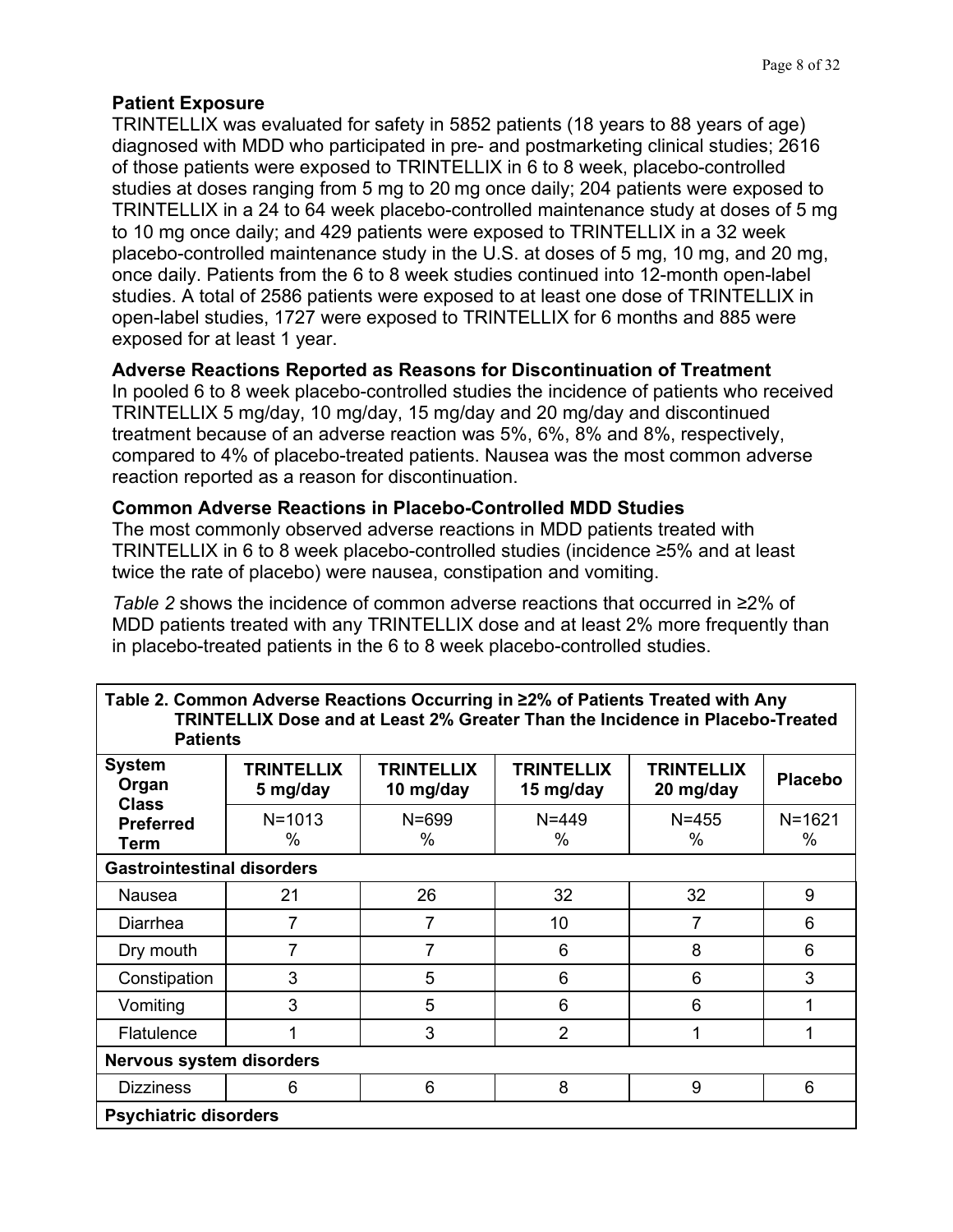| Abnormal<br>dreams                     |  |  |  |  |  |
|----------------------------------------|--|--|--|--|--|
| Skin and subcutaneous tissue disorders |  |  |  |  |  |
| Pruritus*                              |  |  |  |  |  |

\* includes pruritus generalized

### **Nausea**

Nausea was the most common adverse reaction and its frequency was dose-related *(Table 2)*. It was usually considered mild or moderate in intensity and the median duration was two weeks. Nausea was more common in females than males. Nausea most commonly occurred in the first week of TRINTELLIX treatment with 15 to 20% of patients experiencing nausea after one to two days of treatment. Approximately 10% of patients taking TRINTELLIX 10 mg/day to 20 mg/day had nausea at the end of the 6 to 8 week placebo-controlled studies.

## **Sexual Dysfunction**

Difficulties in sexual desire, sexual performance and sexual satisfaction often occur as manifestations of psychiatric disorders or comorbid conditions, but they may also be consequences of pharmacologic treatment, including TRINTELLIX. In addition to the data from the MDD studies mentioned below, TRINTELLIX has been prospectively assessed for its effects in MDD patients with existing TESD induced by prior SSRI treatment and in healthy adults with normal sexual function at baseline *[see Clinical Studies (14)]*.

## *Voluntarily Reported Adverse Reactions of Sexual Dysfunction*

In the MDD 6 to 8 week controlled trials of TRINTELLIX, voluntarily reported adverse reactions related to sexual dysfunction were captured as individual event terms. These event terms have been aggregated and the overall incidence was as follows. In male patients the overall incidence was 3%, 4%, 4%, 5% in TRINTELLIX 5 mg/day, 10 mg/day, 15 mg/day, 20 mg/day, respectively, compared to 2% in placebo. In female patients, the overall incidence was <1%, 1%, <1%, 2% in TRINTELLIX 5 mg/day, 10 mg/day, 15 mg/day, 20 mg/day, respectively, compared to  $\leq 1\%$  in placebo.

## *Adverse Reactions of Sexual Dysfunction in Patients with Normal Sexual Functioning at Baseline*

Because voluntarily reported adverse sexual reactions are known to be underreported, in part because patients and physicians may be reluctant to discuss them, the Arizona Sexual Experiences Scale (ASEX), a validated measure designed to identify sexual side effects, was used prospectively in seven placebo-controlled trials. The ASEX scale includes five questions that pertain to the following aspects of sexual function: 1) sex drive, 2) ease of arousal, 3) ability to achieve erection (men) or lubrication (women), 4) ease of reaching orgasm, and 5) orgasm satisfaction.

The presence or absence of sexual dysfunction among patients entering clinical studies was based on their self-reported ASEX scores. For patients without sexual dysfunction at baseline (approximately 1/3 of the population across all treatment groups in each study), *Table 3* shows the incidence of patients that developed TESD when treated with TRINTELLIX or placebo in any fixed dose group. Physicians should routinely inquire about possible sexual side effects.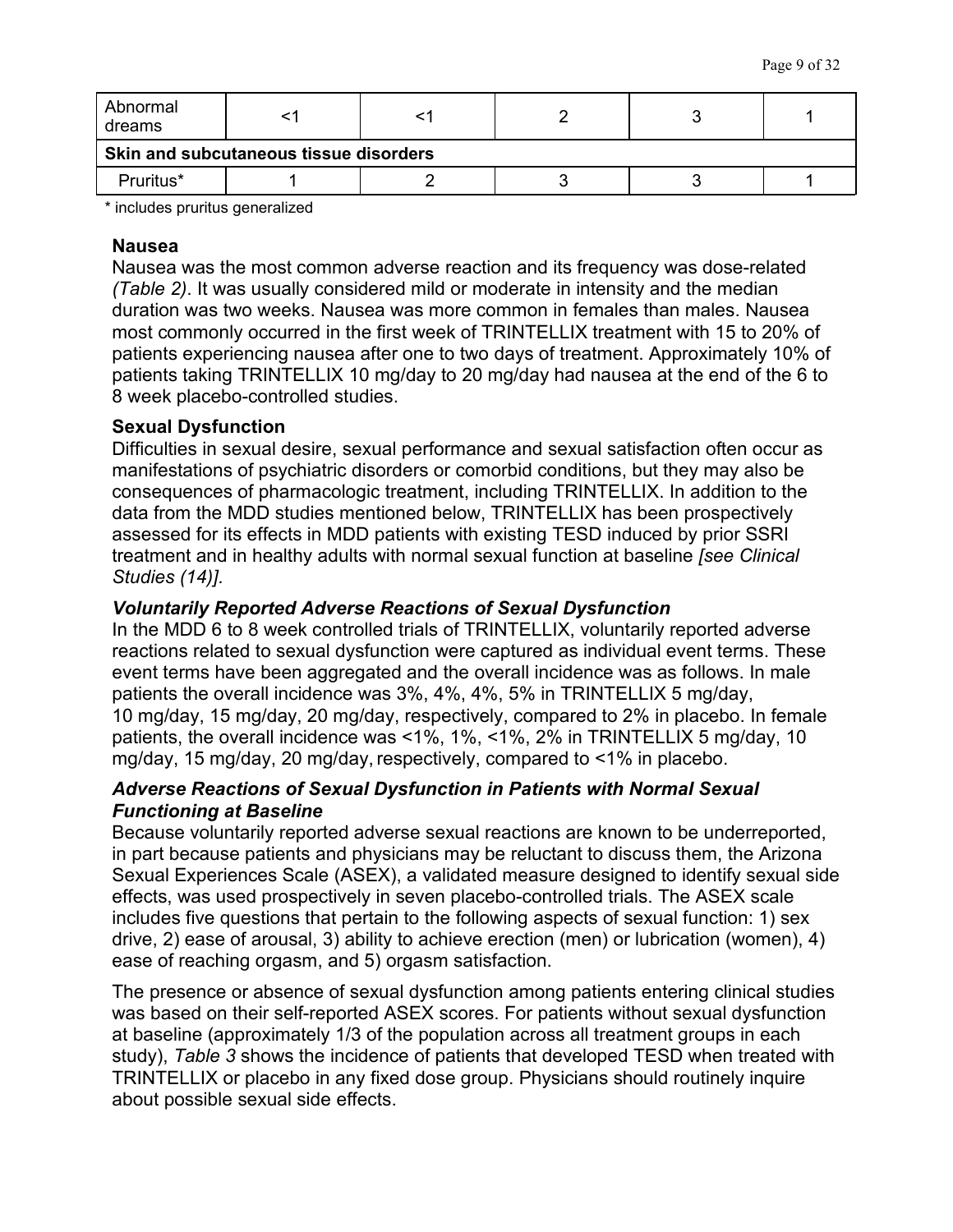| Table 3. ASEX Incidence of Treatment Emergent Sexual Dysfunction* |                                              |                                                   |                                                         |                                                   |                                           |
|-------------------------------------------------------------------|----------------------------------------------|---------------------------------------------------|---------------------------------------------------------|---------------------------------------------------|-------------------------------------------|
|                                                                   | <b>TRINTELLIX</b><br>5 mg/day<br>$N = 65:67$ | <b>TRINTELLIX</b><br>10 mg/day<br>$N = 94:86^{+}$ | <b>TRINTELLIX</b><br>15 mg/day<br>$N = 57:67^{\dagger}$ | <b>TRINTELLIX</b><br>20 mg/day<br>$N = 67:59^{+}$ | <b>Placebo</b><br>$N = 135:162^{\dagger}$ |
| <b>Females</b>                                                    | 22%                                          | 23%                                               | 33%                                                     | 34%                                               | 20%                                       |
| <b>Males</b>                                                      | 16%                                          | 20%                                               | 19%                                                     | 29%                                               | 14%                                       |

Incidence based on number of subjects with sexual dysfunction during the study/number of subjects without sexual dysfunction at baseline. Sexual dysfunction was defined as a subject scoring any of the following on the ASEX scale at two consecutive visits during the study: 1) total score ≥19; 2) any single item ≥5; 3) three or more items each with a score ≥4

† Sample size for each dose group is the number of patients (females:males) without sexual dysfunction at baseline

## **Adverse Reactions Following Abrupt Discontinuation of TRINTELLIX Treatment**

Discontinuation symptoms have been prospectively evaluated in patients taking TRINTELLIX 10 mg/day, 15 mg/day, and 20 mg/day using the Discontinuation-Emergent Signs and Symptoms (DESS) scale in clinical trials. Some patients experienced discontinuation symptoms such as headache, muscle tension, mood swings, sudden outbursts of anger, dizziness, and runny nose in the first week of abrupt discontinuation of TRINTELLIX 15 mg/day and 20 mg/day.

## **Laboratory Tests**

TRINTELLIX has not been associated with any clinically important changes in laboratory test parameters in serum chemistry (except sodium), hematology and urinalysis as measured in the 6 to 8 week placebo-controlled studies. Hyponatremia has been reported with the treatment of TRINTELLIX *[see Warnings and Precautions (5.7)]*. In the 6-month, double-blind, placebo-controlled phase of a long-term study in patients who had responded to TRINTELLIX during the initial 12 week, open-label phase, there were no clinically important changes in lab test parameters between TRINTELLIX and placebo-treated patients.

## **Weight**

TRINTELLIX had no significant effect on body weight as measured by the mean change from baseline in the 6 to 8 week placebo-controlled studies. In the six month, doubleblind, placebo-controlled phase of a long-term study in patients who had responded to TRINTELLIX during the initial 12-week, open-label phase, there was no significant effect on body weight between TRINTELLIX and placebo-treated patients.

## **Vital Signs**

TRINTELLIX has not been associated with any clinically significant effects on vital signs, including systolic and diastolic blood pressure and heart rate, as measured in placebo-controlled studies.

## **Other Adverse Reactions Observed in Clinical Studies**

The following listing does not include reactions: 1) already listed in previous tables or elsewhere in labeling, 2) for which a drug cause was remote, 3) which were so general as to be uninformative, 4) which were not considered to have significant clinical implications, or 5) which occurred at a rate equal to or less than placebo.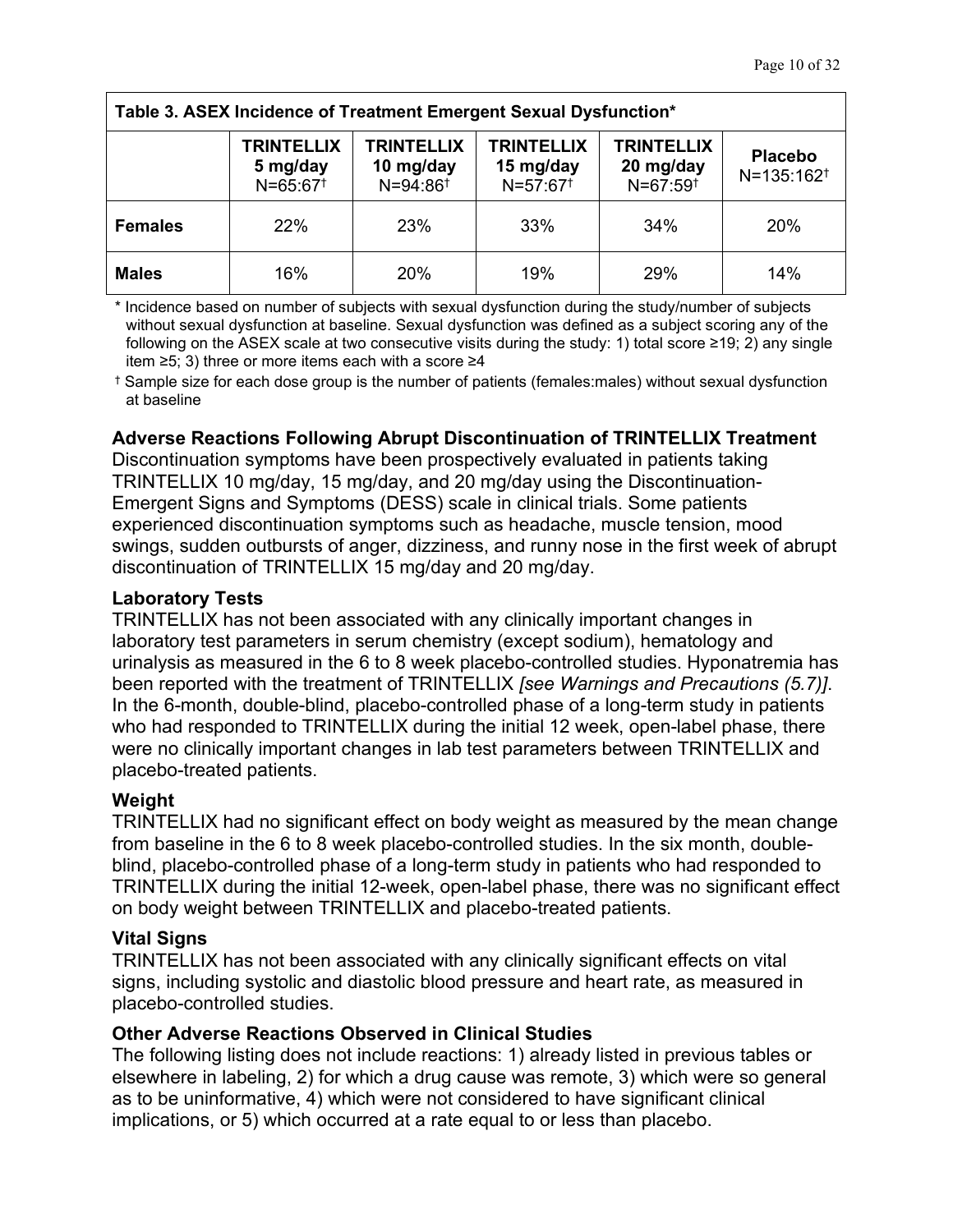# **6.2 Postmarketing Experience**

The following adverse reactions have been identified during postapproval use of TRINTELLIX. Because these reactions are reported voluntarily from a population of uncertain size, it is not always possible to reliably estimate their frequency or establish a causal relationship to drug exposure.

*Endocrine disorders —* hyperprolactinemia

*Gastrointestinal System —* acute pancreatitis

*Immune system disorders —* hypersensitivity reactions (including anaphylaxis and urticaria)

*Metabolic disorders —* weight gain

*Nervous system disorders —* seizure, headache

*Psychiatric disorders —* aggression, agitation, anger, hostility, irritability

*Skin and subcutaneous tissue disorders —* rash, generalized rash, hyperhidrosis

# **7 DRUG INTERACTIONS**

# **7.1 Drugs Having Clinically Important Interactions with TRINTELLIX**

## **Table 4: Clinically Important Drug Interactions with TRINTELLIX**

| <b>Monoamine Oxidase Inhibitors (MAOIs)</b> |                                                                                                                                                                                                                                                                                                                                 |  |
|---------------------------------------------|---------------------------------------------------------------------------------------------------------------------------------------------------------------------------------------------------------------------------------------------------------------------------------------------------------------------------------|--|
| <b>Clinical Impact</b>                      | The concomitant use of SSRIs and SNRIs including TRINTELLIX                                                                                                                                                                                                                                                                     |  |
|                                             | with MAOIs increases the risk of serotonin syndrome.                                                                                                                                                                                                                                                                            |  |
| <b>Intervention</b>                         | Concomitant use of TRINTELLIX is contraindicated:                                                                                                                                                                                                                                                                               |  |
|                                             | With an MAOI intended to treat psychiatric disorders or<br>$\bullet$<br>within 21 days of stopping treatment with TRINTELLIX.<br>Within 14 days of stopping an MAOI intended to treat<br>psychiatric disorders.                                                                                                                 |  |
|                                             | In a patient who is being treated with linezolid or<br>intravenous methylene blue.                                                                                                                                                                                                                                              |  |
|                                             | [see Dosage and Administration (2.4), Contraindications (4),<br>Warnings and Precautions (5.2)].                                                                                                                                                                                                                                |  |
| Examples                                    | selegiline, tranylcypromine, isocarboxazid, phenelzine, linezolid,<br>methylene blue                                                                                                                                                                                                                                            |  |
| <b>Other Serotonergic Drugs</b>             |                                                                                                                                                                                                                                                                                                                                 |  |
| <b>Clinical Impact</b>                      | Concomitant use of TRINTELLIX with other serotonergic drugs<br>increases the risk of serotonin syndrome.                                                                                                                                                                                                                        |  |
| <b>Intervention</b>                         | Monitor for symptoms of serotonin syndrome when TRINTELLIX<br>is used concomitantly with other drugs that may affect the<br>serotonergic neurotransmitter systems. If serotonin syndrome<br>occurs, consider discontinuation of TRINTELLIX and/or<br>concomitant serotonergic drugs [see Warnings and Precautions<br>$(5.2)$ ]. |  |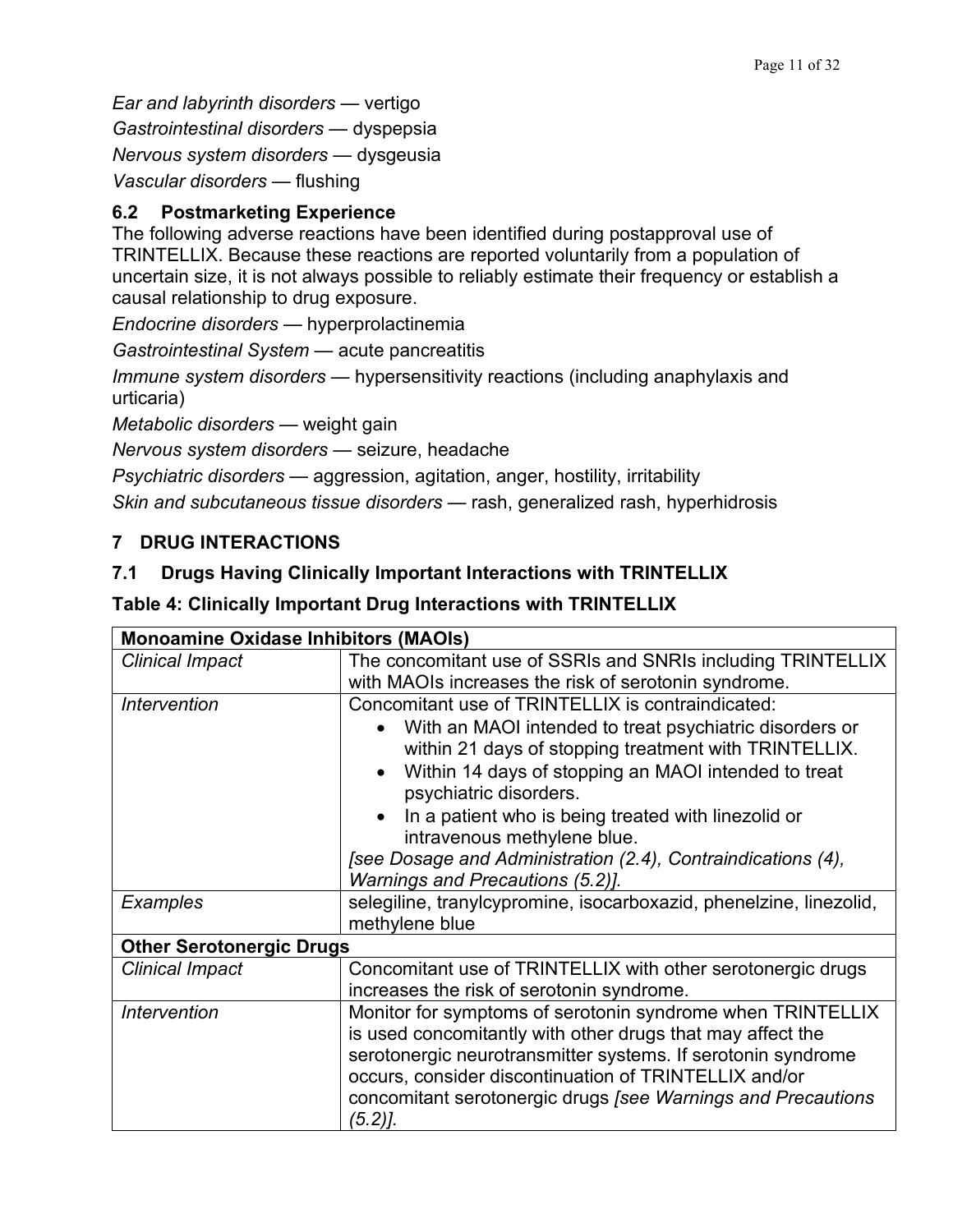| Examples                                    | Other SNRIs, SSRIs, triptans, tricyclic antidepressants, fentanyl,<br>lithium, tramadol, buspirone, amphetamines, tryptophan, and St.<br>John's Wort |
|---------------------------------------------|------------------------------------------------------------------------------------------------------------------------------------------------------|
| <b>Strong Inhibitors of CYP2D6</b>          |                                                                                                                                                      |
| <b>Clinical Impact</b>                      | Concomitant use of TRINTELLIX with strong CYP2D6 inhibitors<br>increases plasma concentrations of vortioxetine.                                      |
| Intervention                                | Reduce TRINTELLIX dose by half when a strong CYP2D6                                                                                                  |
|                                             | inhibitor is coadministered [see Dosage and Administration<br>$(2.5)$ .                                                                              |
| Examples                                    | bupropion, fluoxetine, paroxetine, quinidine                                                                                                         |
| <b>Strong CYP Inducers</b>                  |                                                                                                                                                      |
| <b>Clinical Impact</b>                      | Concomitant use of TRINTELLIX with a strong CYP inducer                                                                                              |
|                                             | decreases plasma concentrations of vortioxetine.                                                                                                     |
| Intervention                                | Consider increasing the TRINTELLIX dose when a strong CYP<br>inducer is coadministered. The maximum dose is not                                      |
|                                             | recommended to exceed three times the original dose [see                                                                                             |
|                                             | Dosage and Administration (2.6)].                                                                                                                    |
| Examples                                    | rifampin, carbamazepine, phenytoin                                                                                                                   |
|                                             | Drugs that Interfere with Hemostasis (antiplatelets agents and anticoagulants)                                                                       |
| <b>Clinical Impact</b>                      | Concomitant use of TRINTELLIX with an antiplatelet or                                                                                                |
|                                             | anticoagulant drug may potentiate the risk of bleeding.                                                                                              |
| Intervention                                | Inform patients of the increased risk of bleeding associated with                                                                                    |
|                                             | the concomitant use of TRINTELLIX and antiplatelet agents and                                                                                        |
|                                             | anticoagulants. For patients taking warfarin, carefully monitor the                                                                                  |
|                                             | international normalized ratio [see Warnings and Precautions                                                                                         |
|                                             | (5.3), Drug Interactions (7.2)].                                                                                                                     |
| Examples                                    | aspirin, clopidogrel, heparin, warfarin                                                                                                              |
| <b>Drugs Highly Bound to Plasma Protein</b> |                                                                                                                                                      |
| <b>Clinical Impact</b>                      | TRINTELLIX is highly bound to plasma protein. The concomitant                                                                                        |
|                                             | use of TRINTELLIX with another drug that is highly bound to                                                                                          |
|                                             | plasma protein may increase free concentrations of TRINTELLIX                                                                                        |
|                                             | or other tightly-bound drugs in plasma.                                                                                                              |
| Intervention                                | Monitor for adverse reactions and reduce dosage of TRINTELLIX                                                                                        |
|                                             | or other protein bound drugs as warranted [see Drug Interactions                                                                                     |
|                                             | $(7.2)$ ].                                                                                                                                           |
| <b>Examples</b>                             | Warfarin                                                                                                                                             |

## **7.2 Effect of TRINTELLIX on Other Drugs**

## **Other CNS Active Agents**

No clinically relevant effect was observed on steady-state lithium exposure following coadministration with multiple daily doses of TRINTELLIX. Multiple doses of TRINTELLIX did not affect the pharmacokinetics or pharmacodynamics (composite cognitive score) of diazepam *[see Clinical Pharmacology (12.3)]*.

A clinical study has shown that TRINTELLIX (single dose of 20 or 40 mg) did not increase the impairment of mental and motor skills caused by alcohol (single dose of 0.6 g/kg) *[see Clinical Pharmacology (12.3)]*.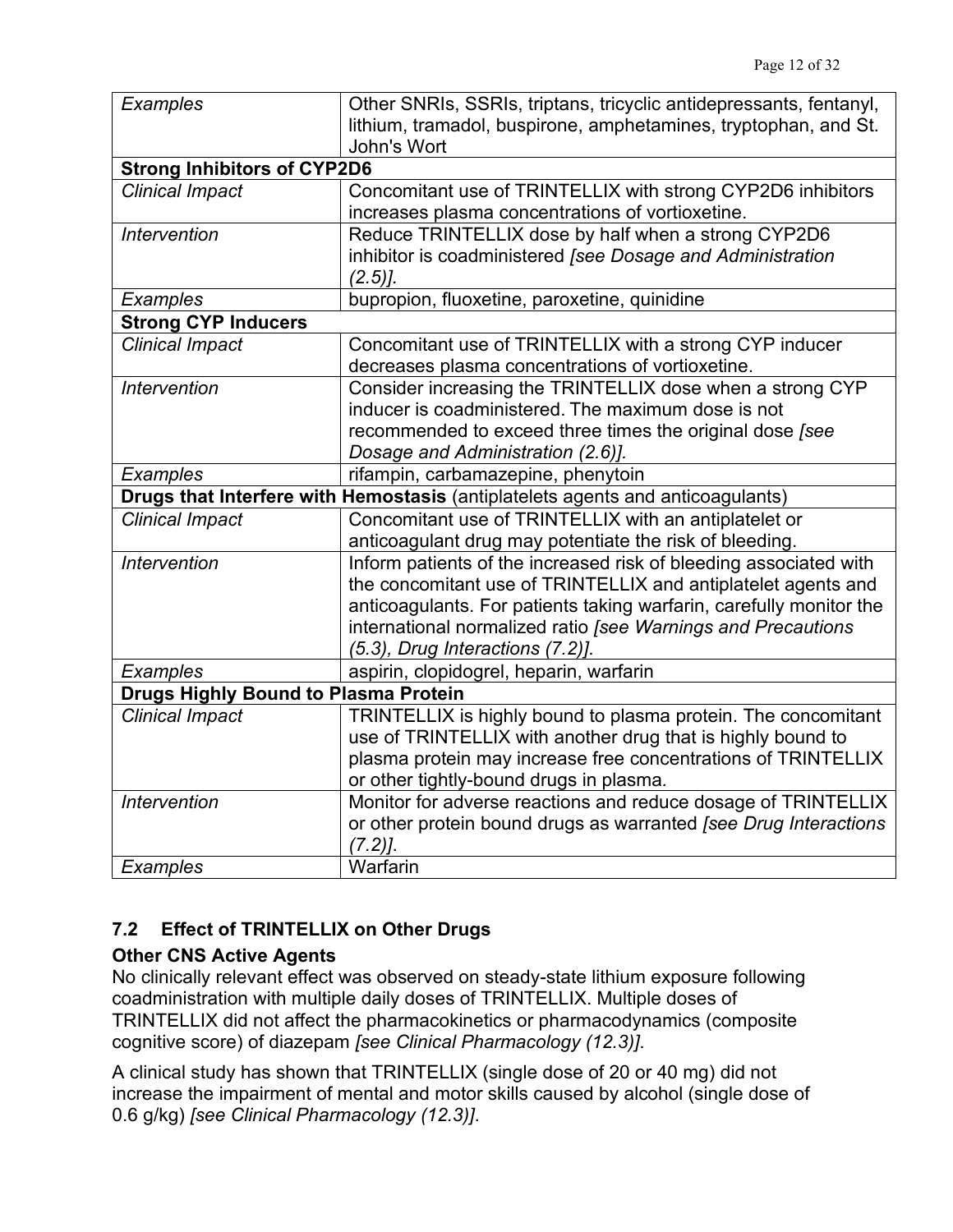## **Drugs That Interfere with Hemostasis**

Following coadministration of stable doses of warfarin (1 to 10 mg/day) with multiple daily doses of TRINTELLIX, no significant effects were observed in INR, prothrombin values or total warfarin (protein bound plus free drug) pharmacokinetics for both R- and S-warfarin. Coadministration of aspirin 150 mg/day with multiple daily doses of TRINTELLIX had no significant inhibitory effect on platelet aggregation or pharmacokinetics of aspirin and salicylic acid *[see Clinical Pharmacology (12.3)]*. Patients receiving other drugs that interfere with hemostasis should be carefully monitored when TRINTELLIX is initiated or discontinued *[see Warnings and Precautions (5.3), Drug Interactions (7.1)]*.

## **Highly Protein Bound Drugs**

In a clinical study with coadministration of TRINTELLIX (10 mg/day) and warfarin (1 mg/day to 10 mg/day), a highly protein bound drug, no significant change in INR was observed *[see Drug Interactions (7.1), Clinical Pharmacology (12.3)]*.

## **7.3 Interference with Urine Enzyme Immunoassays for Methadone**

False positive results in urine enzyme immunoassays for methadone have been reported in patients who have taken vortioxetine. An alternative analytical technique (e.g., chromatographic methods) should be considered to confirm positive methadone urine drug screen results.

## **8 USE IN SPECIFIC POPULATIONS**

## **8.1Pregnancy Pregnancy Exposure Registry**

There is a pregnancy exposure registry that monitors pregnancy outcomes in women exposed to antidepressants during pregnancy. Healthcare providers are encouraged to register patients by calling the National Pregnancy Registry for Antidepressants at 1- 844-405-6185 or visiting online at https://womensmentalhealth.org/clinical-and-researchprograms/pregnancyregistry/antidepressants/.

## **Risk Summary**

There are limited human data on TRINTELLIX use during pregnancy to inform any drugassociated risks. However, there are clinical considerations regarding neonates exposed to SSRIs and SNRIs, including TRINTELLIX, during the third trimester of pregnancy *[see Clinical Considerations]*. Vortioxetine administered to pregnant rats and rabbits during the period of organogenesis at doses ≥15 times and 10 times the maximum recommended human dose (MRHD), respectively, resulted in decreased fetal body weight and delayed ossification. No malformations were seen at doses up to 77 times and 58 times the MRHD, respectively. Vortioxetine administered to pregnant rats during gestation and lactation at oral doses ≥20 times the MRHD resulted in a decrease in the number of live-born pups and an increase in early postnatal pup mortality. Decreased pup weight at birth to weaning occurred at 58 times the MRHD and delayed physical development occurred at ≥20 times the MRHD. These effects were not seen at 5 times the MRHD *[see Data]*. Advise a pregnant woman of the potential risk to a fetus.

The estimated background risk of major birth defects and miscarriage for the indicated population is unknown. All pregnancies have a background risk of birth defect, loss or other adverse outcomes. In the U.S. general population, the estimated background risk of major birth defects and miscarriage in clinically recognized pregnancies is 2-4% and 15-20%, respectively.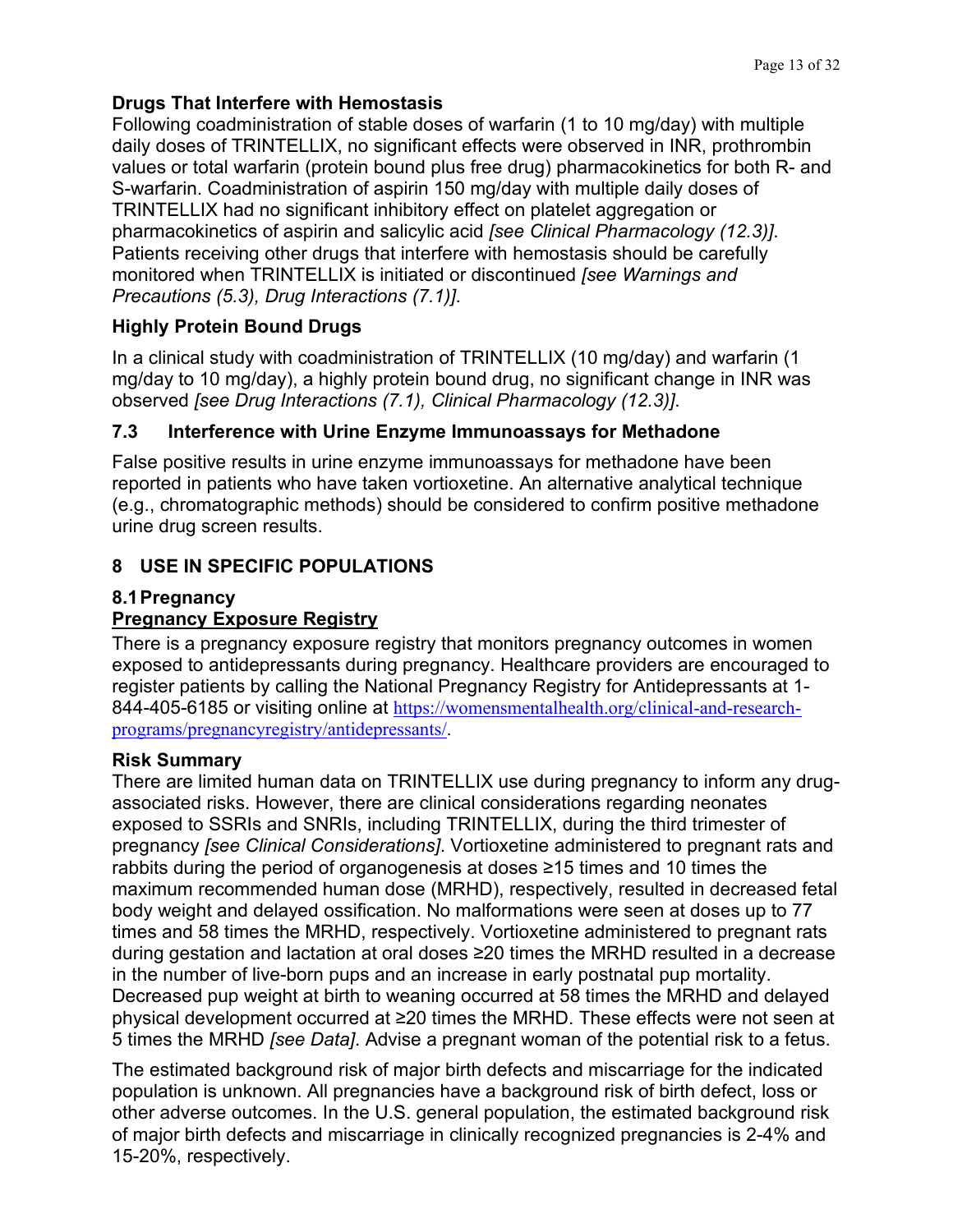## **Clinical Considerations**

## *Disease-associated maternal and/or embryo/fetal risk*

A prospective, longitudinal study followed 201 pregnant women with a history of major depressive disorder who were euthymic and taking antidepressants at the beginning of pregnancy. The women who discontinued antidepressants during pregnancy were more likely to experience a relapse of major depression than women who continued antidepressants. Consider the risks of untreated depression when discontinuing or changing treatment with antidepressant medication during pregnancy and postpartum.

## *Fetal/Neonatal adverse reactions*

Exposure to serotonergic antidepressants, including TRINTELLIX, in late pregnancy may lead to an increased risk for neonatal complications requiring prolonged hospitalization, respiratory support, and tube feeding, and/or persistent pulmonary hypertension of the newborn (PPHN). Monitor neonates who were exposed to TRINTELLIX in the third trimester of pregnancy for PPHN and drug discontinuation syndrome *[see Data]*.

## **Data**

## *Human Data*

## *Third Trimester Exposure*

Neonates exposed to SSRIs or SNRIs, late in the third trimester have developed complications requiring prolonged hospitalization, respiratory support and tube feeding. These findings are based on postmarketing reports. Such complications can arise immediately upon delivery. Reported clinical findings have included respiratory distress, cyanosis, apnea, seizures, temperature instability, feeding difficulty, vomiting, hypoglycemia, hypotonia, hypertonia, hyperreflexia, tremor, jitteriness, irritability and constant crying. These features are consistent with either a direct toxic effect of SSRIs and SNRIs or possibly, a drug discontinuation syndrome. In some cases, the clinical picture was consistent with serotonin syndrome *[see Warnings and Precautions (5.2)]*.

Exposure during late pregnancy to SSRIs may have an increased risk for persistent pulmonary hypertension of the newborn (PPHN). PPHN occurs in one to two per 1,000 live births in the general population and is associated with substantial neonatal morbidity and mortality. In a retrospective case-control study of 377 women whose infants were born with PPHN and 836 women whose infants were born healthy, the risk for developing PPHN was approximately six fold higher for infants exposed to SSRIs after the 20th week of gestation compared to infants who had not been exposed to antidepressants during pregnancy. A study of 831,324 infants born in Sweden in 1997 - 2005 found a PPHN risk ratio of 2.4 (95% CI 1.2-4.3) associated with patient-reported maternal use of SSRIs "in early pregnancy" and a PPHN risk ratio of 3.6 (95% CI 1.2- 8.3) associated with a combination of patient-reported maternal use of SSRIs "in early pregnancy" and an antenatal SSRI prescription "in later pregnancy."

## *Animal Data*

In pregnant rats and rabbits, no malformations were seen when vortioxetine was given during the period of organogenesis at oral doses up to 160 and 60 mg/kg/day, respectively. These doses are 77 and 58 times the maximum recommended human dose (MRHD) of 20 mg on a mg/m2 basis, in rats and rabbits, respectively. Developmental delay, seen as decreased fetal body weight and delayed ossification, occurred in rats and rabbits at doses equal to and greater than 30 and 10 mg/kg (15 and 10 times the MRHD, respectively) in the presence of maternal toxicity (decreased food consumption and decreased body weight gain). When vortioxetine was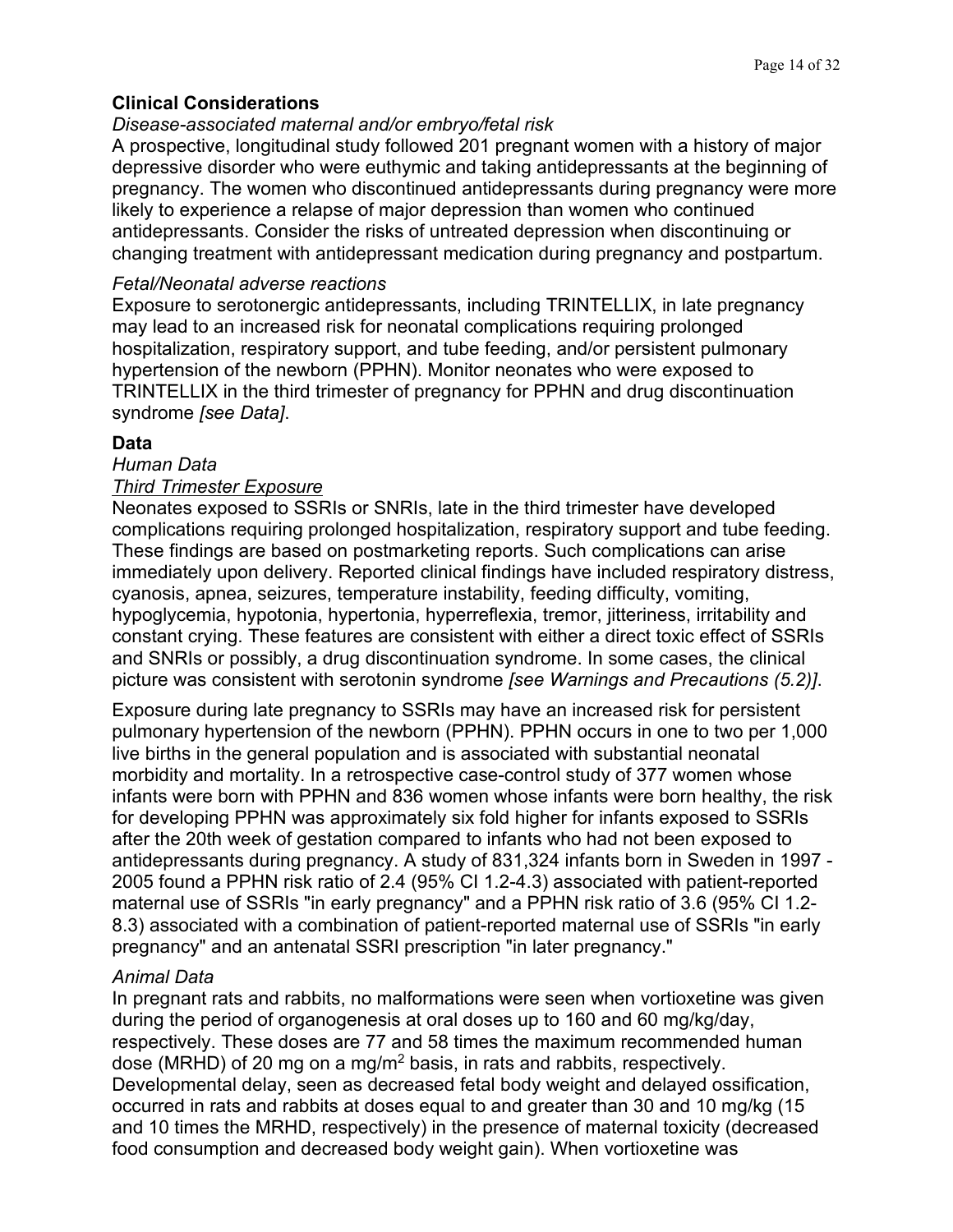administered to pregnant rats at oral doses of 40 and 120 mg/kg (20 and 58 times the MRHD, respectively) throughout pregnancy and lactation, the number of live-born pups was decreased and early postnatal pup mortality was increased. Additionally, pup weights were decreased at birth to weaning at 120 mg/kg and development (specifically eye opening) was slightly delayed at 40 and 120 mg/kg. These effects were not seen at 10 mg/kg (5 times the MRHD).

## **8.2 Lactation**

## **Risk Summary**

There is no information regarding the presence of vortioxetine in human milk, the effects on the breastfed infant, or the effects on milk production. Vortioxetine is present in rat milk *[see Data]*. The developmental and health benefits of breastfeeding should be considered along with the mother's clinical need for TRINTELLIX and any potential adverse effects on the breastfed child from TRINTELLIX or from the underlying maternal condition.

## **Data**

## *Animal Data*

Administration of [14C]-vortioxetine to lactating rats at an oral dose of 20 times the maximum recommended human dose (MRHD) of 20 mg on a mg/m<sup>2</sup> basis, resulted in drug-related material in milk secretion. Milk to plasma ratio in lactating rats was 1, 1.2, 0.5, and 0.5 at 2, 6, 24, and 72 hours post dose.

## **8.4 Pediatric Use**

The safety and effectiveness of TRINTELLIX have not been established in pediatric patients for the treatment of MDD.

Efficacy was not established in an 8-week, randomized, double-blind, placebocontrolled, active-reference study in 615 pediatric patients 12 to 17 years of age with MDD. The primary efficacy endpoint was change from double-blind baseline to Week 8 on the Children's Depression Rating Scale-Revised version. The effect of treatment with vortioxetine was not significantly different from placebo (placebo-subtracted difference of 0.21 (95% CI: -2.41, 2.82; p=0.88). In this age group, adverse reactions to TRINTELLIX were generally similar to those reported in adults.

Antidepressants, such as TRINTELLIX, increase the risk of suicidal thoughts and behaviors in pediatric patients *[see the Boxed Warning and Warnings and Precautions (5.1)]*.

## Juvenile Animal Toxicity Data

Administration of vortioxetine to juvenile rats (oral doses of 10, 20, and 40 mg/kg/day twice daily from Postnatal Day 21 to 91) resulted in a neurobehavioral effect at the highest dose of 40 mg/kg twice daily (increased peak auditory startle amplitude) during the treatment period. The effect was not seen at the end of the recovery period. When animals were mated after the 4-week recovery period, viability was decreased in the offspring of mated pairs treated with 40 mg/kg twice daily. The no-observed adverse effect dose was 20 mg/kg twice daily based on both the neurobehavioral and reproductive effects. This dose was associated with plasma vortioxetine exposure (AUC) approximately 2 times that in pediatric patients.

## **8.5 Geriatric Use**

No dose adjustment is recommended on the basis of age *(Figure 1)*. Results from a single-dose pharmacokinetic study in elderly (>65 years old) vs young (24 to 45 years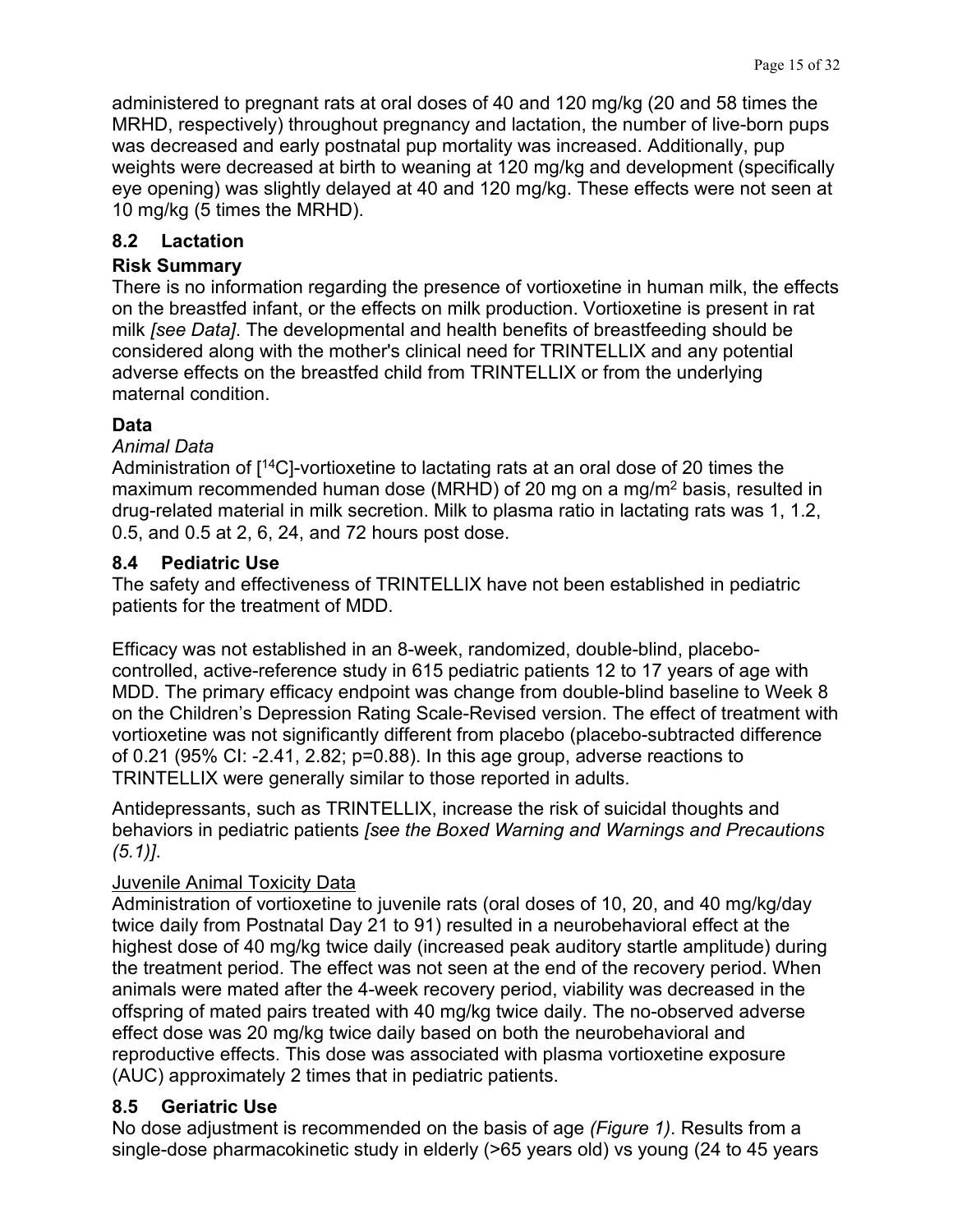old) subjects demonstrated that the pharmacokinetics were generally similar between the two age groups.

Of the 2616 subjects in clinical studies of TRINTELLIX, 11% (286) were 65 and over, which included subjects from a placebo-controlled study specifically in elderly patients *[see Clinical Studies (14)]*. No overall differences in safety or effectiveness were observed between these subjects and younger subjects, and other reported clinical experience has not identified differences in responses between the elderly and younger patients.

Serotonergic antidepressants have been associated with cases of clinically significant hyponatremia in elderly patients, who may be at greater risk for this adverse event *[see Warnings and Precautions (5.7)]*.

## **8.6 CYP2D6 Poor Metabolizers**

Dosage reduction is recommended in patients known to be poor CYP2D6 metabolizers because these patients have higher vortioxetine plasma concentrations than extensive CYP2D6 metabolizers *[see Dosage and Administration (2.5) and Clinical Pharmacology (12.3)]*.

# **10 OVERDOSAGE**

## **10.1 Human Experience**

There is limited clinical trial experience regarding human overdosage with TRINTELLIX. In premarketing clinical studies, cases of overdose were limited to patients who accidentally or intentionally consumed up to a maximum dose of 40 mg of TRINTELLIX. The maximum single dose tested was 75 mg in men. Ingestion of TRINTELLIX in the dose range of 40 to 75 mg was associated with increased rates of nausea, dizziness, diarrhea, abdominal discomfort, generalized pruritus, somnolence, and flushing.

There have been postmarketing reports of overdoses of TRINTELLIX. The most frequently reported symptoms with overdoses up to 80 mg (four times the maximum recommended daily dose) were nausea and vomiting. With overdoses greater than 80 mg, a case of serotonin syndrome in combination with another serotonergic drug, and a case of seizure, have been reported.

# **10.2 Management of Overdose**

No specific antidotes for TRINTELLIX are known. In managing overdosage, consider the possibility of multiple drug involvement. In case of overdose, call Poison Control Center at 1-800-222-1222 for latest recommendations.

# **11 DESCRIPTION**

TRINTELLIX is an immediate-release tablet for oral administration that contains the beta (β) polymorph of vortioxetine hydrobromide (HBr), an antidepressant. Vortioxetine HBr is known chemically as 1-[2-(2,4-Dimethyl-phenylsulfanyl)-phenyl]-piperazine, hydrobromide. The empirical formula is  $C_{18}$  H<sub>22</sub> N<sub>2</sub> S, HBr with a molecular weight of 379.36 g/mol. The structural formula is: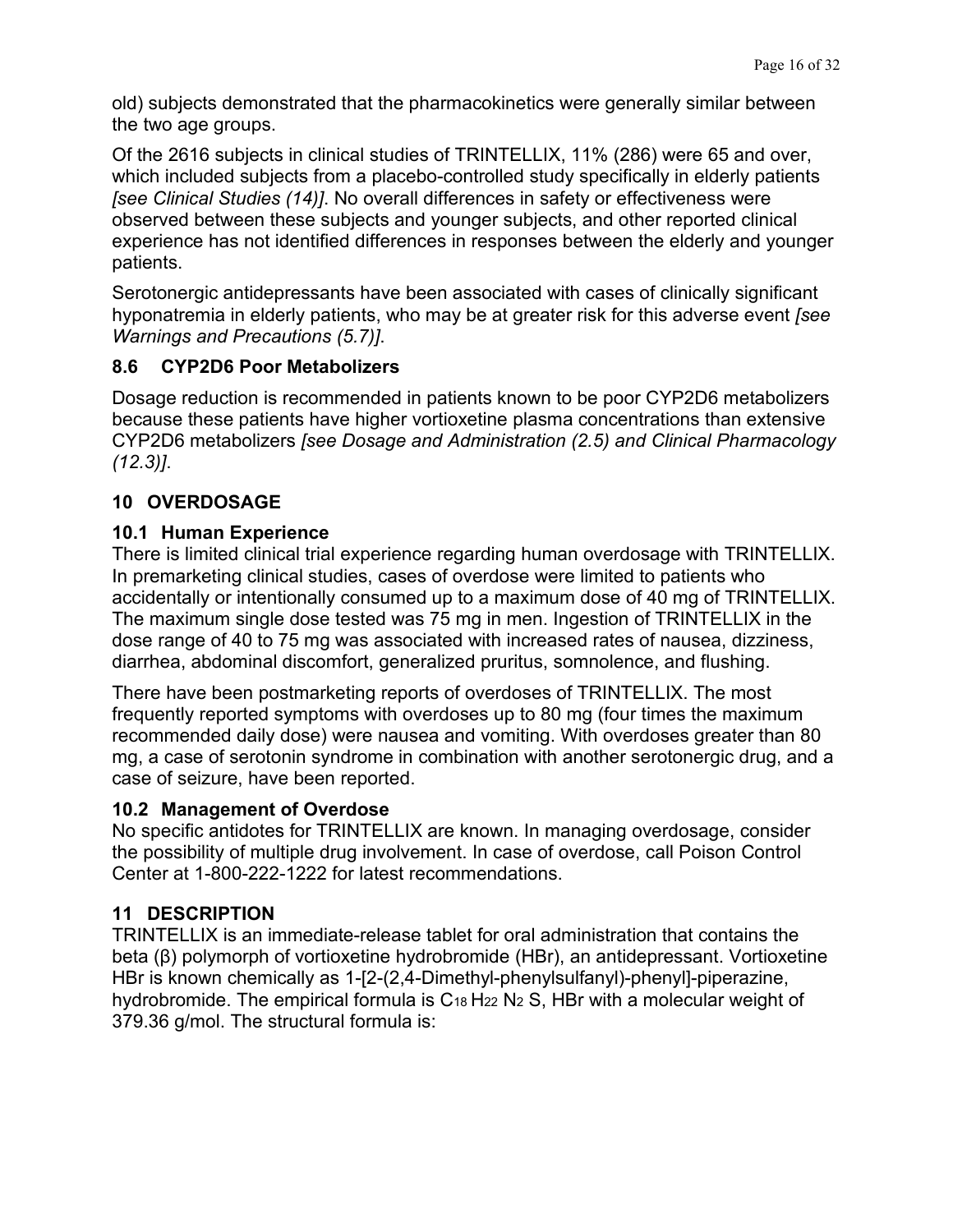

Vortioxetine HBr is a white to very slightly beige powder that is slightly soluble in water.

Each TRINTELLIX tablet contains 6.355 mg, 12.71 mg or 25.42 mg of vortioxetine HBr equivalent to 5 mg, 10 mg, or 20 mg of vortioxetine, respectively. The inactive ingredients in TRINTELLIX tablets include mannitol, microcrystalline cellulose, hydroxypropyl cellulose, sodium starch glycolate, magnesium stearate and film coating which consists of hypromellose, titanium dioxide, polyethylene glycol 400, iron oxide red (5 mg and 20 mg) and iron oxide yellow (10 mg).

## **12 CLINICAL PHARMACOLOGY**

## **12.1 Mechanism of Action**

The mechanism of the antidepressant effect of vortioxetine is not fully understood, but is thought to be related to its enhancement of serotonergic activity in the CNS through inhibition of the reuptake of serotonin (5-HT). It also has several other activities including 5-HT3 receptor antagonism and 5-HT1A receptor agonism. The contribution of these activities to vortioxetine's antidepressant effect has not been established.

## **12.2 Pharmacodynamics**

Vortioxetine binds with high affinity to the human serotonin transporter (Ki=1.6 nM), but not to the norepinephrine (Ki=113 nM) or dopamine (Ki>1000 nM) transporters. Vortioxetine potently and selectively inhibits reuptake of serotonin (IC50=5.4 nM). Vortioxetine binds to 5-HT3 (Ki=3.7 nM), 5-HT1A (Ki=15 nM), 5-HT7 (Ki=19 nM), 5- HT1D (Ki=54 nM), and 5-HT1B (Ki=33 nM), receptors and is a 5-HT3, 5-HT1D, and 5- HT7 receptor antagonist, 5-HT1B receptor partial agonist, and 5-HT1A receptor agonist.

In humans, the mean 5-HT transporter occupancy, based on the results from two clinical PET studies using 5-HTT ligands  $(I<sup>11</sup>C]$ -MADAM or  $I<sup>11</sup>C$ ]-DASB), was approximately 50% at 5 mg/day, 65% at 10 mg/day and approximately 80% at 20 mg/day in the regions of interest.

## **Effect on Cardiac Repolarization**

The effect of vortioxetine 10 mg and 40 mg administered once daily on QTc interval was evaluated in a randomized, double-blind, placebo-, and active-controlled (moxifloxacin 400 mg), four-treatment-arm parallel study in 340 male subjects. In the study the upper bound of the one-sided 95% confidence interval for the QTc was below 10 ms, the threshold for regulatory concern. The oral dose of 40 mg is sufficient to assess the effect of metabolic inhibition.

## **Effect on Driving Performance**

In a clinical study in healthy subjects, TRINTELLIX did not impair driving performance, or have adverse psychomotor or cognitive effects following single and multiple doses of 10 mg/day.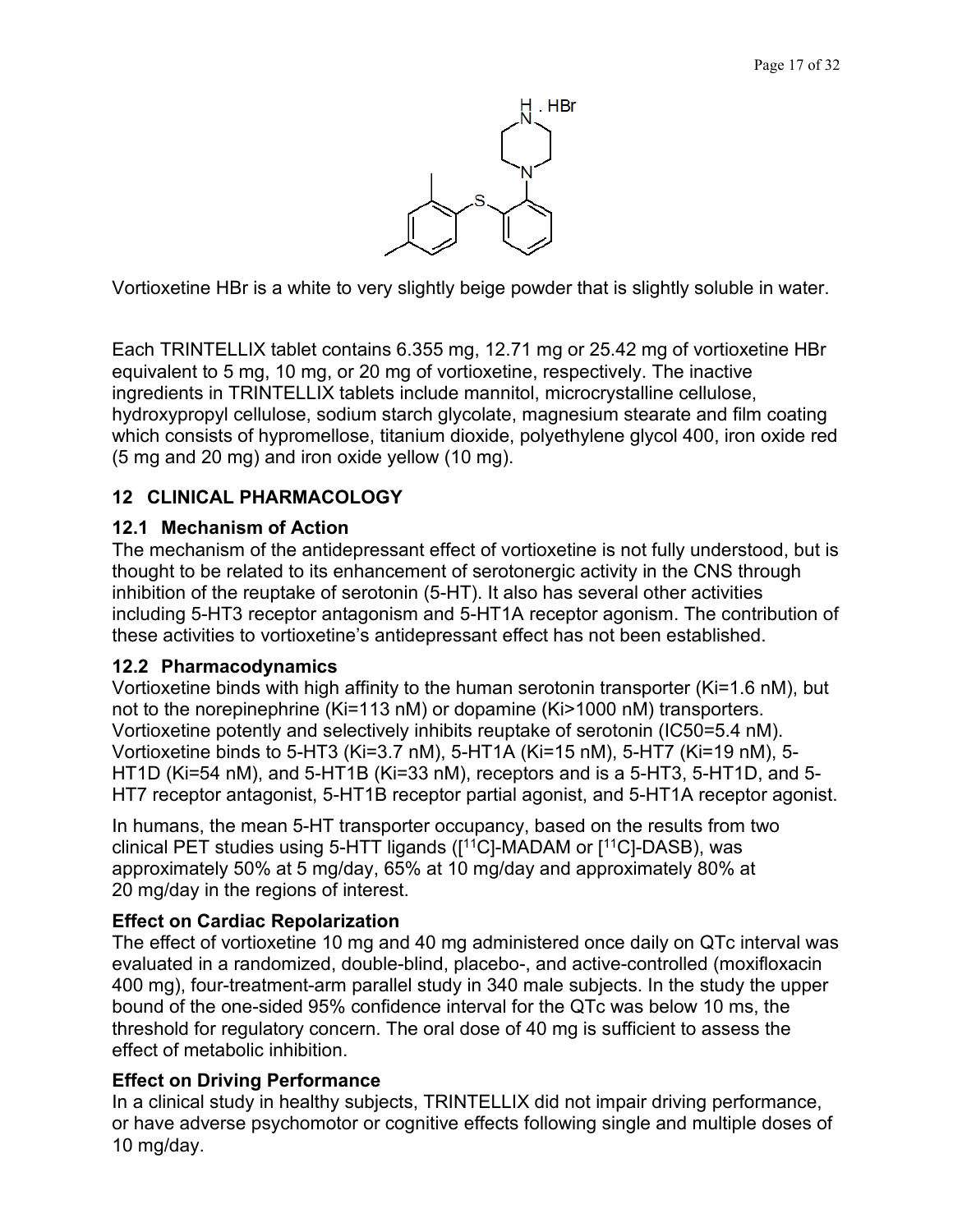## **12.3 Pharmacokinetics**

Vortioxetine pharmacological activity is due to the parent drug. The pharmacokinetics of vortioxetine (2.5 mg to 60 mg) are linear and dose-proportional when vortioxetine is administered once daily. The mean terminal half-life is approximately 66 hours, and steady-state plasma concentrations are typically achieved within two weeks of dosing.

## **Absorption**

The maximal plasma vortioxetine concentration  $(C_{\text{max}})$  after dosing is reached within 7 to 11 hours postdose  $(T_{max})$ . Steady-state mean  $C_{max}$  values were 9, 18, and 33 ng/mL following doses of 5, 10, and 20 mg/day. Absolute bioavailability is 75%.

## *Effect of Food*

No effect of food on the pharmacokinetics was observed.

## **Distribution**

The apparent volume of distribution of vortioxetine is approximately 2600 L, indicating extensive extravascular distribution. The plasma protein binding of vortioxetine in humans is 98%, independent of plasma concentrations. No apparent difference in the plasma protein binding between healthy subjects and subjects with hepatic (mild, moderate or severe) or renal (mild, moderate, severe, ESRD) impairment is observed.

## **Elimination**

## *Metabolism*

Vortioxetine is extensively metabolized primarily through oxidation via cytochrome P450 isozymes CYP2D6, CYP3A4/5, CYP2C19, CYP2C9, CYP2A6, CYP2C8 and CYP2B6 and subsequent glucuronic acid conjugation. CYP2D6 is the primary enzyme catalyzing the metabolism of vortioxetine to its major, pharmacologically inactive, carboxylic acid metabolite, and poor metabolizers of CYP2D6 have approximately twice the vortioxetine plasma concentration of extensive metabolizers *[see Dosage and Administration (2.5)]*.

## *Excretion*

Following a single oral dose of  $1^4$ C<sub>1</sub>-labeled vortioxetine, approximately 59% and 26% of the administered radioactivity was recovered in the urine and feces, respectively as metabolites. Negligible amounts of unchanged vortioxetine were excreted in the urine up to 48 hours. The presence of hepatic (mild, moderate or severe) or renal impairment (mild, moderate, severe and ESRD) did not affect the apparent clearance of vortioxetine.

## Specific Populations

No clinically significant differences in the exposures of vortioxetine were observed based on age, gender, ethnicity, renal function, or hepatic function.

The effects of intrinsic patient factors on the pharmacokinetics of vortioxetine are presented in *Figure 1*.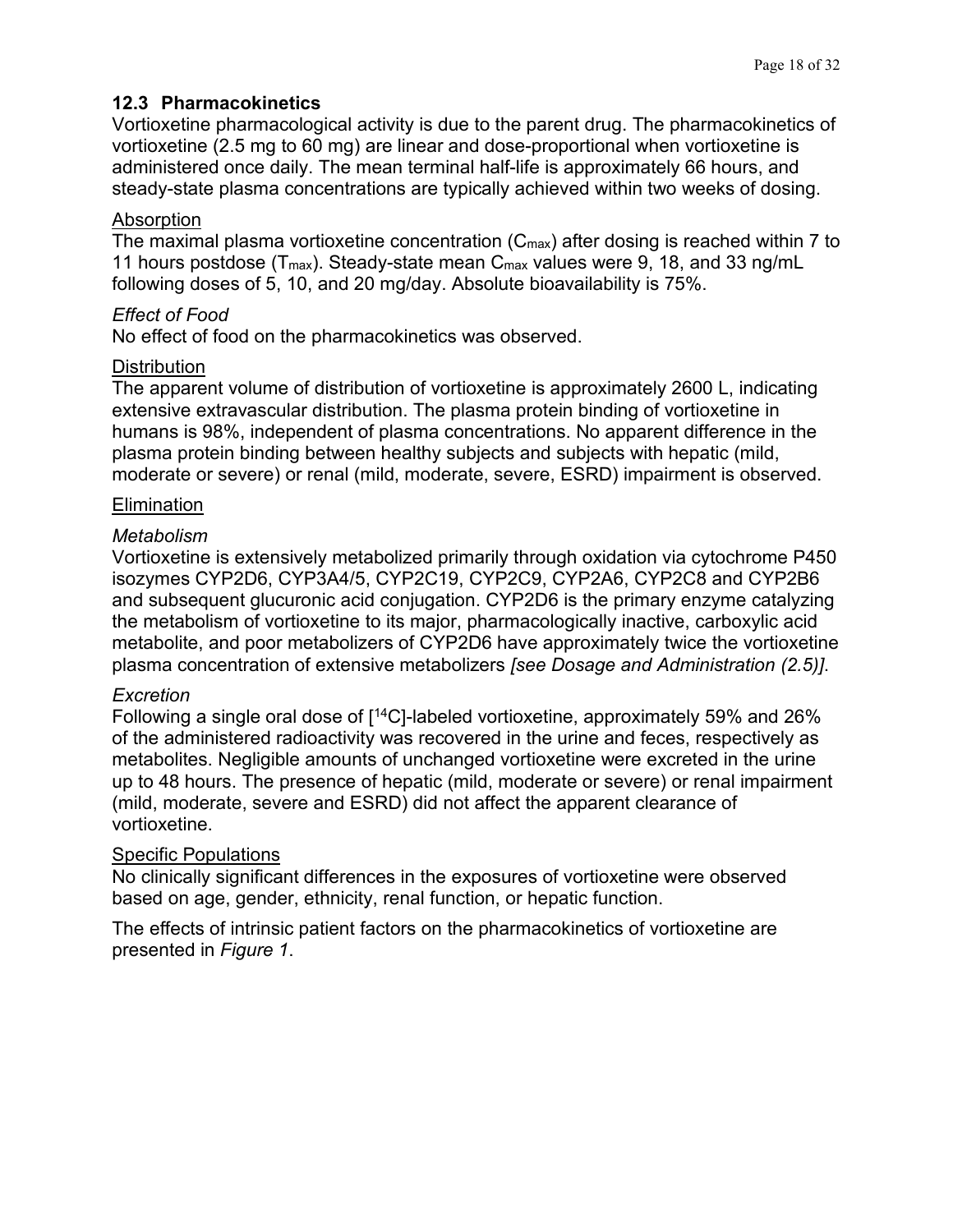| <b>Population Description</b> | PК   | Fold Change and 90% CI             |
|-------------------------------|------|------------------------------------|
| Test/Reference                |      |                                    |
| Age:                          |      |                                    |
| 65-85/18-45                   |      |                                    |
|                               | AUC  | ⊣                                  |
|                               | Cmax | ⊣                                  |
| Gender:                       |      |                                    |
| <b>Females/Males</b>          |      |                                    |
|                               | AUC  | ⊣                                  |
|                               | Cmax |                                    |
| Race:                         |      |                                    |
| <b>Black/White</b>            |      |                                    |
|                               | AUC  |                                    |
|                               | Cmax |                                    |
| Renal Impairment:             |      |                                    |
| Mild/Normal                   |      |                                    |
|                               | AUC  |                                    |
|                               | Cmax | 4                                  |
| Moderate/Normal               |      |                                    |
|                               | AUC  | ┫                                  |
|                               | Cmax |                                    |
| Severe/Normal                 |      |                                    |
|                               | AUC  | $\overline{\phantom{a}}$           |
|                               | Cmax | $\overline{\phantom{0}}$           |
| <b>ESRD/Normal</b>            |      |                                    |
|                               | AUC  |                                    |
|                               | Cmax |                                    |
| <b>Hepatic Impairment:</b>    |      |                                    |
| Mild/Normal                   |      |                                    |
|                               | AUC  |                                    |
|                               | Cmax |                                    |
| Moderate/Normal               |      |                                    |
|                               | AUC  |                                    |
|                               | Cmax | $\overline{\phantom{0}}$           |
| Severe/Normal                 |      |                                    |
|                               | AUC  |                                    |
|                               | Cmax |                                    |
|                               |      | 0.25 0.50 0.75 1.00 1.25 1.50 1.75 |
|                               |      | Change relative to reference       |
|                               |      |                                    |

## **Figure 1. Impact of Intrinsic Factors on Vortioxetine PK**

Drug Interaction Studies *Clinical Studies Other Drugs on TRINTELLIX* The effects of other drugs on vortioxetine exposure are summarized in *Figure 2*.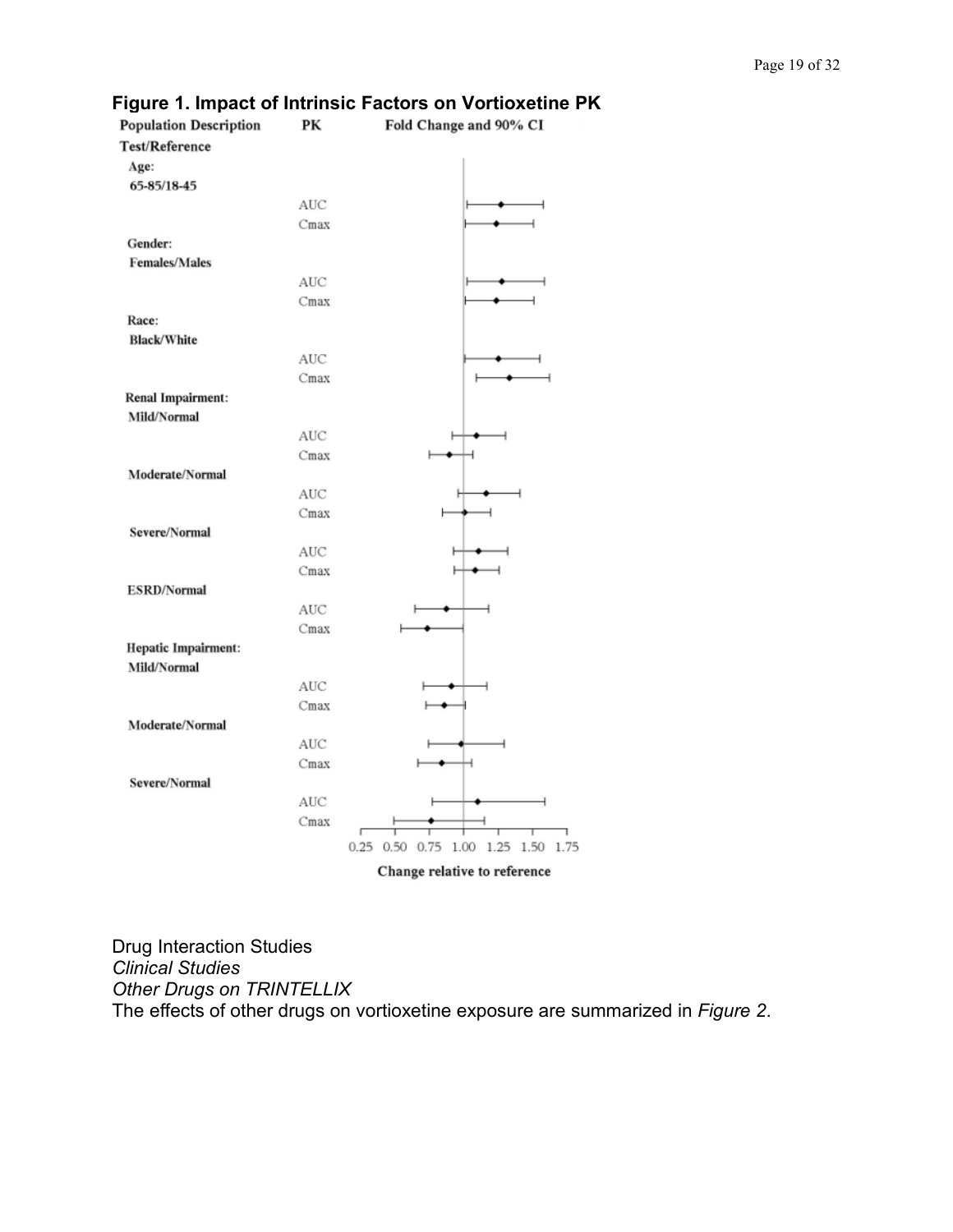

## **Figure 2. Impact of Other Drugs on Vortioxetine PK**

## *TRINTELLIX on Other Drugs*

The effects of vortioxetine on the exposures of other drugs are summarized in *Figure 3*.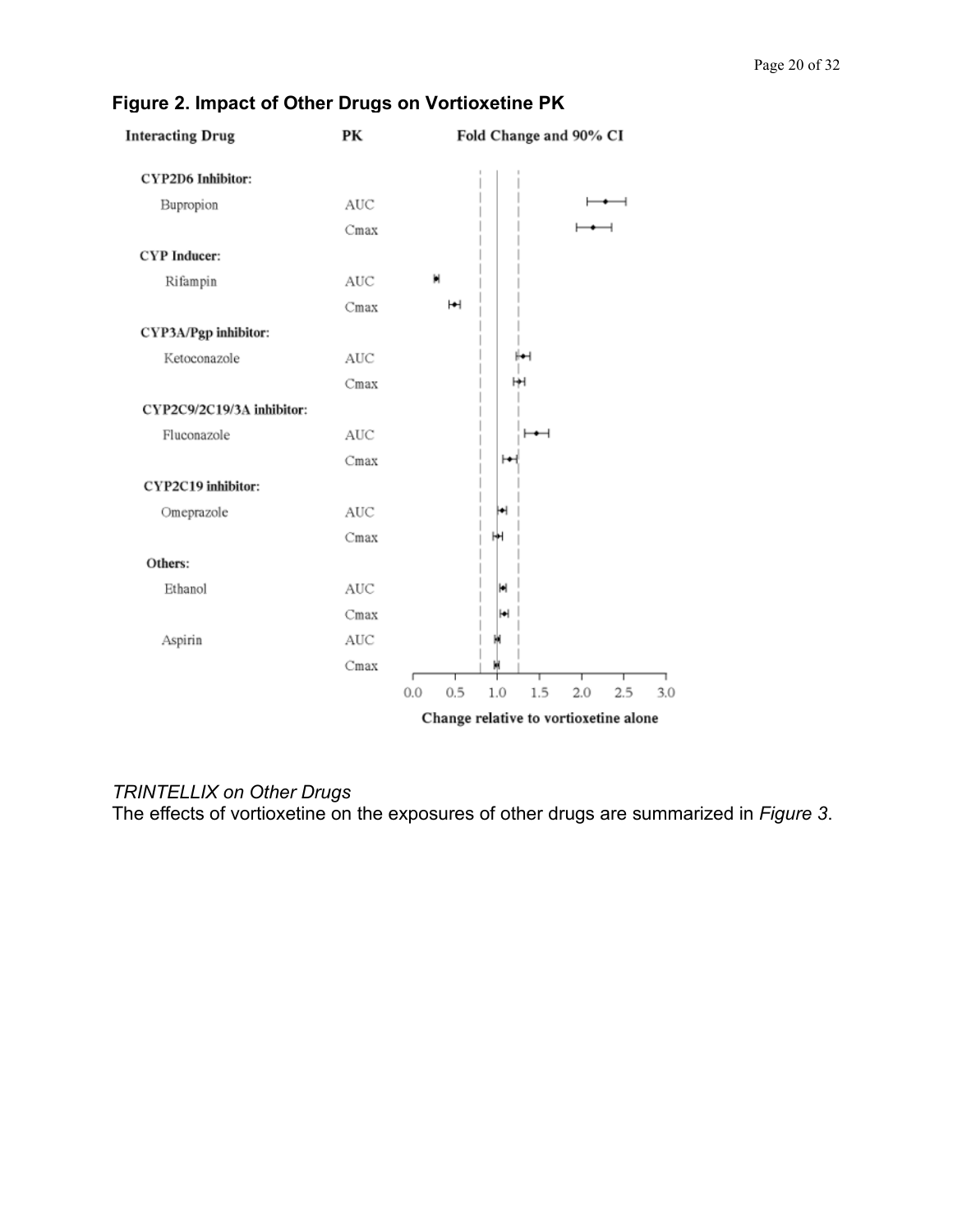

### **Figure 3. Impact of Vortioxetine on PK of Other Drugs**

### *In Vitro*

Vortioxetine and its metabolite(s) are unlikely to inhibit the following CYP enzymes and transporter based on *in vitro* data: CYP1A2, CYP2A6, CYP2B6, CYP2C8, CYP2C9, CYP2C19, CYP2D6, CYP2E1, CYP3A4/5, P-gp, BCRP, BSEP, MATE1, MATE2-K, OAT1, OAT3, OATP1B1, OATP1B3, OCT1 and OCT2. As such, no clinically relevant interactions with drugs metabolized/transported by these CYP enzymes or transporters would be expected.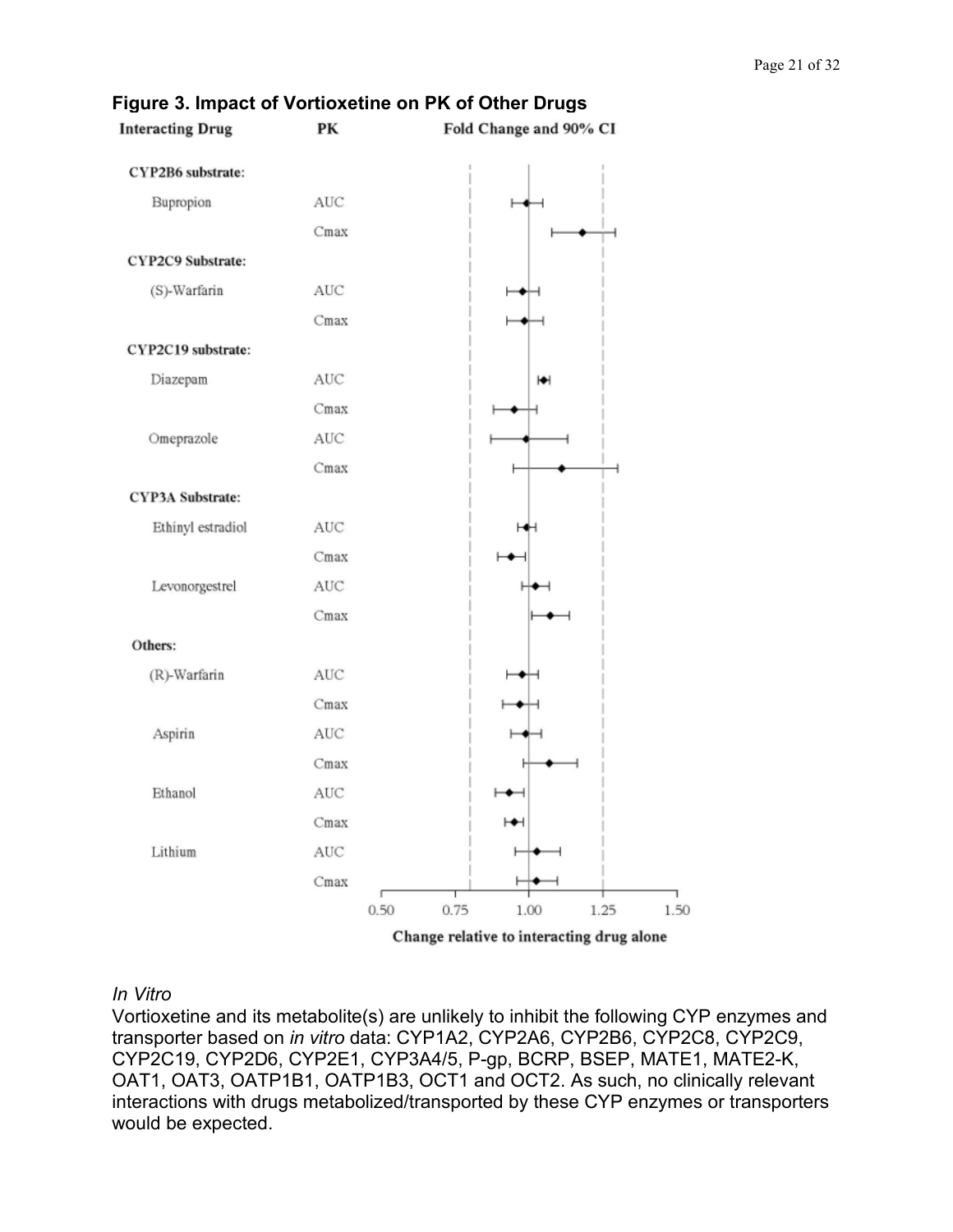In addition, vortioxetine did not induce CYP1A2, CYP2A6, CYP2B6, CYP2C8, CYP2C9, CYP2C19, and CYP3A4/5 in an *in vitro* study in cultured human hepatocytes. Chronic administration of TRINTELLIX is unlikely to induce the metabolism of drugs metabolized by these CYP isoforms. Furthermore, in a series of clinical drug interaction studies, coadministration of TRINTELLIX with substrates for CYP2B6 (e.g., bupropion), CYP2C9 (e.g., warfarin), and CYP2C19 (e.g., diazepam), had no clinical meaningful effect on the pharmacokinetics of these substrates.

## **13 NONCLINICAL TOXICOLOGY**

## **13.1 Carcinogenesis, Mutagenesis, Impairment of Fertility Carcinogenesis**

Carcinogenicity studies were conducted in which CD-1 mice and Wistar rats were given oral doses of vortioxetine up to 50 and 100 mg/kg/day for male and female mice, respectively, and 40 and 80 mg/kg/day for male and female rats, respectively, for two years. The doses in the two species were approximately 12, 24, 20, and 39 times, respectively, the maximum recommended human dose (MRHD) of 20 mg on a mg/m<sup>2</sup> basis.

In rats, the incidence of benign polypoid adenomas of the rectum was statistically significantly increased in females at doses 39 times the MRHD, but not at 15 times the MRHD. These were considered related to inflammation and hyperplasia and possibly caused by an interaction with a vehicle component of the formulation used for the study. The finding did not occur in male rats at 20 times the MRHD.

In mice, vortioxetine was not carcinogenic in males or females at doses up to 12 and 24 times, respectively, the MRHD.

## **Mutagenicity**

Vortioxetine was not genotoxic in the *in vitro* bacterial reverse mutation assay (Ames test), an *in vitro* chromosome aberration assay in cultured human lymphocytes, and an *in vivo* rat bone marrow micronucleus assay.

## **Impairment of Fertility**

Treatment of rats with vortioxetine at doses up to 120 mg/kg/day had no effect on male or female fertility, which is 58 times the maximum recommended human dose (MRHD) of 20 mg on a mg/m<sup>2</sup> basis.

## **14 CLINICAL STUDIES**

The efficacy of TRINTELLIX in treatment for MDD was established in six, 6 to 8 week randomized, double-blind, placebo-controlled, fixed-dose studies (including one study in the elderly) and one maintenance study in adult inpatients and outpatients who met the Diagnostic and Statistical Manual of Mental Disorders (DSM-IV-TR) criteria for MDD.

## **Adults (aged 18 years to 75 years)**

The efficacy of TRINTELLIX in patients aged 18 years to 75 years was demonstrated in five, 6 to 8 week, placebo-controlled studies (Studies 1 to 5 in *Table 5*). In these studies, patients were randomized to TRINTELLIX 5 mg, 10 mg, 15 mg or 20 mg or placebo once daily. For patients who were randomized to TRINTELLIX 15 mg/day or 20 mg/day, the final doses were titrated up from 10 mg/day after the first week.

The primary efficacy measures were the Hamilton Depression Scale (HAMD-24) total score in Study 2 and the Montgomery-Asberg Depression Rating Scale (MADRS) total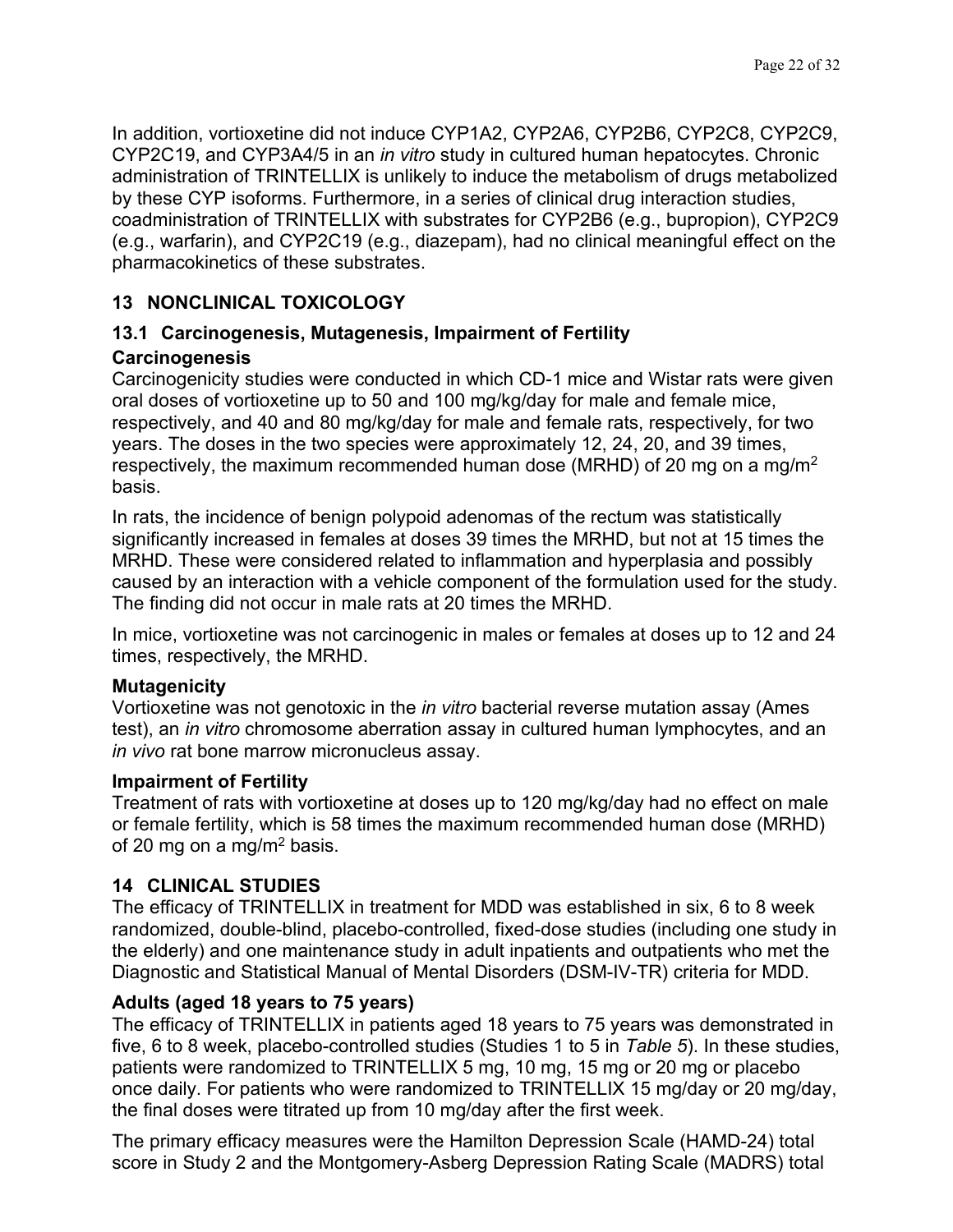score in all other studies. In each of these studies, at least one dose group of TRINTELLIX was superior to placebo in improvement of depressive symptoms as measured by mean change from baseline to endpoint visit on the primary efficacy measurement *(see Table 5)*. Subgroup analysis by age, gender or race did not suggest any clear evidence of differential responsiveness. Two studies of the 5 mg dose in the U.S. (not represented in *Table 5*) failed to show effectiveness.

### **Elderly Study (aged 64 years to 88 years)**

The efficacy of TRINTELLIX for the treatment of MDD was also demonstrated in a randomized, double-blind, placebo-controlled, fixed-dose study of TRINTELLIX in elderly patients (aged 64 years to 88 years) with MDD (Study 6 in *Table 5*). Patients meeting the diagnostic criteria for recurrent MDD with at least one previous major depressive episode before the age of 60 years and without comorbid cognitive impairment (Mini Mental State Examination score <24) received TRINTELLIX 5 mg or placebo.

| <b>Study No.</b><br>[Primary<br>Measure] | <b>Treatment Group</b>              | <b>Number</b><br>of<br><b>Patients</b> | <b>Mean</b><br><b>Baseline</b><br>Score (SD) | <b>LS Mean</b><br><b>Change from</b><br><b>Baseline (SE)</b> | Placebo-subtracted<br>Difference <sup>†</sup> (95% CI) |
|------------------------------------------|-------------------------------------|----------------------------------------|----------------------------------------------|--------------------------------------------------------------|--------------------------------------------------------|
| Study 1                                  | TRINTELLIX (5 mg/day) <sup>‡</sup>  | 108                                    | 34.1(2.6)                                    | $-20.4(1.0)$                                                 | $-5.9$ $(-8.6, -3.2)$                                  |
| [MADRS]<br>Non-US                        | TRINTELLIX (10 mg/day) <sup>‡</sup> | 100                                    | 34.0(2.8)                                    | $-20.2(1.0)$                                                 | $-5.7$ $(-8.5, -2.9)$                                  |
| Study                                    | Placebo                             | 105                                    | 33.9(2.7)                                    | $-14.5(1.0)$                                                 |                                                        |
| Study 2                                  | TRINTELLIX (5 mg/day)               | 139                                    | 32.2(5.0)                                    | $-15.4(0.7)$                                                 | $-4.1$ $(-6.2, -2.1)$                                  |
| [HAMD-24]<br>Non-US                      | TRINTELLIX (10 mg/day) <sup>‡</sup> | 139                                    | 33.1(4.8)                                    | $-16.2(0.8)$                                                 | $-4.9$ $(-7.0, -2.9)$                                  |
| Study                                    | Placebo                             | 139                                    | 32.7(4.4)                                    | $-11.3(0.7)$                                                 |                                                        |
| Study 3                                  | TRINTELLIX (15 mg/day) ‡            | 149                                    | 31.8(3.4)                                    | $-17.2(0.8)$                                                 | $-5.5$ $(-7.7, -3.4)$                                  |
| [MADRS]<br>Non-US<br>Study               | TRINTELLIX (20 mg/day) ‡            | 151                                    | 31.2(3.4)                                    | $-18.8(0.8)$                                                 | $-7.1$ $(-9.2, -5.0)$                                  |
|                                          | Placebo                             | 158                                    | 31.5(3.6)                                    | $-11.7(0.8)$                                                 |                                                        |
| Study 4                                  | TRINTELLIX (15 mg/day)              | 145                                    | 31.9(4.1)                                    | $-14.3(0.9)$                                                 | $-1.5$ ( $-3.9, 0.9$ )                                 |
| [MADRS]<br><b>US Study</b>               | TRINTELLIX (20 mg/day) ‡            | 147                                    | 32.0(4.4)                                    | $-15.6(0.9)$                                                 | $-2.8$ $(-5.1, -0.4)$                                  |
|                                          | Placebo                             | 153                                    | 31.5(4.2)                                    | $-12.8(0.8)$                                                 |                                                        |
| Study 5                                  | TRINTELLIX (10 mg/day)              | 154                                    | 32.2(4.5)                                    | $-13.0(0.8)$                                                 | $-2.2$ ( $-4.5, 0.1$ )                                 |
| [MADRS]                                  | TRINTELLIX (20 mg/day) ‡            | 148                                    | 32.5(4.3)                                    | $-14.4(0.9)$                                                 | $-3.6$ ( $-5.9$ , $-1.4$ )                             |
| <b>US Study</b>                          | Placebo                             | 155                                    | 32.0(4.0)                                    | $-10.8(0.8)$                                                 |                                                        |
| Study 6<br>(elderly)                     | TRINTELLIX (5 mg/day) ‡             | 155                                    | 29.2(5.0)                                    | $-13.7(0.7)$                                                 | $-3.3$ $(-5.3, -1.3)$                                  |
| [HAMD-24]<br>US and<br>Non-US            | Placebo                             | 145                                    | 29.4(5.1)                                    | $-10.3(0.8)$                                                 |                                                        |

### **Table 5. Primary Efficacy Results of 6 Week to 8 Week Clinical Trials**

SD: standard deviation; SE: standard error; LS Mean: least-squares mean; CI: unadjusted confidence interval.

† Difference (drug minus placebo) in least-squares mean change from baseline.

‡ Doses that are statistically significantly superior to placebo after adjusting for multiplicity.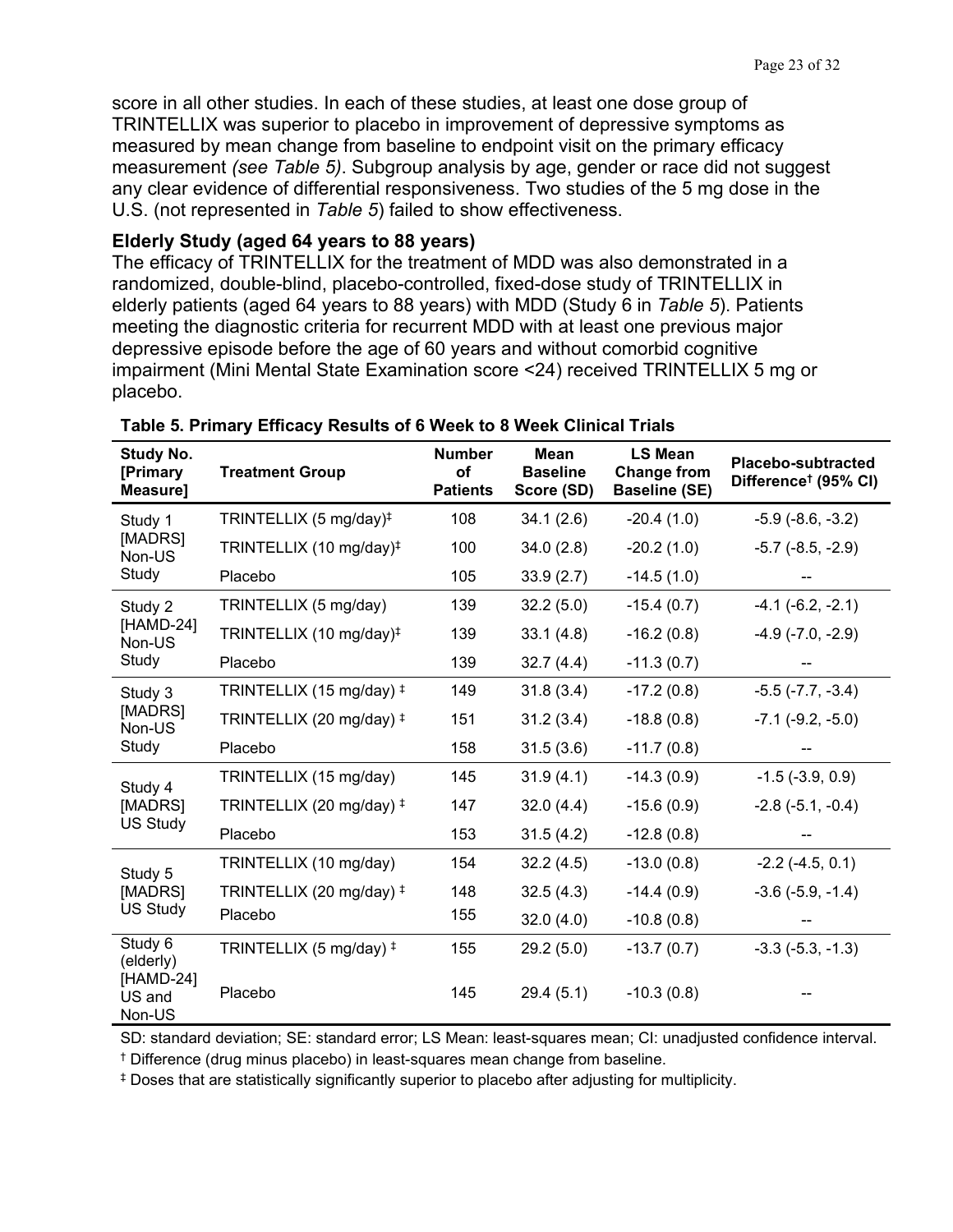TRINTELLIX was superior to placebo on the Clinical Global Impression of Improvement (CGI-I) scale, which is a clinician's impression of how much the patient's clinical condition has improved or worsened relative to baseline on a scale of 1 (very much improved) to 7 (very much worse).

### **Time Course of Treatment Response**

In the 6 to 8 week placebo-controlled studies, an effect of TRINTELLIX based on the primary efficacy measure was generally observed starting at Week 2 and increased in subsequent weeks with the full antidepressant effect of TRINTELLIX generally not seen until Study Week 4 or later. *Figure 4* depicts time course of response in U.S. based on the primary efficacy measure (MADRS) in Study 5.

### **Figure 4. Change from Baseline in MADRS Total Score by Study Visit (Week) in Study 5**

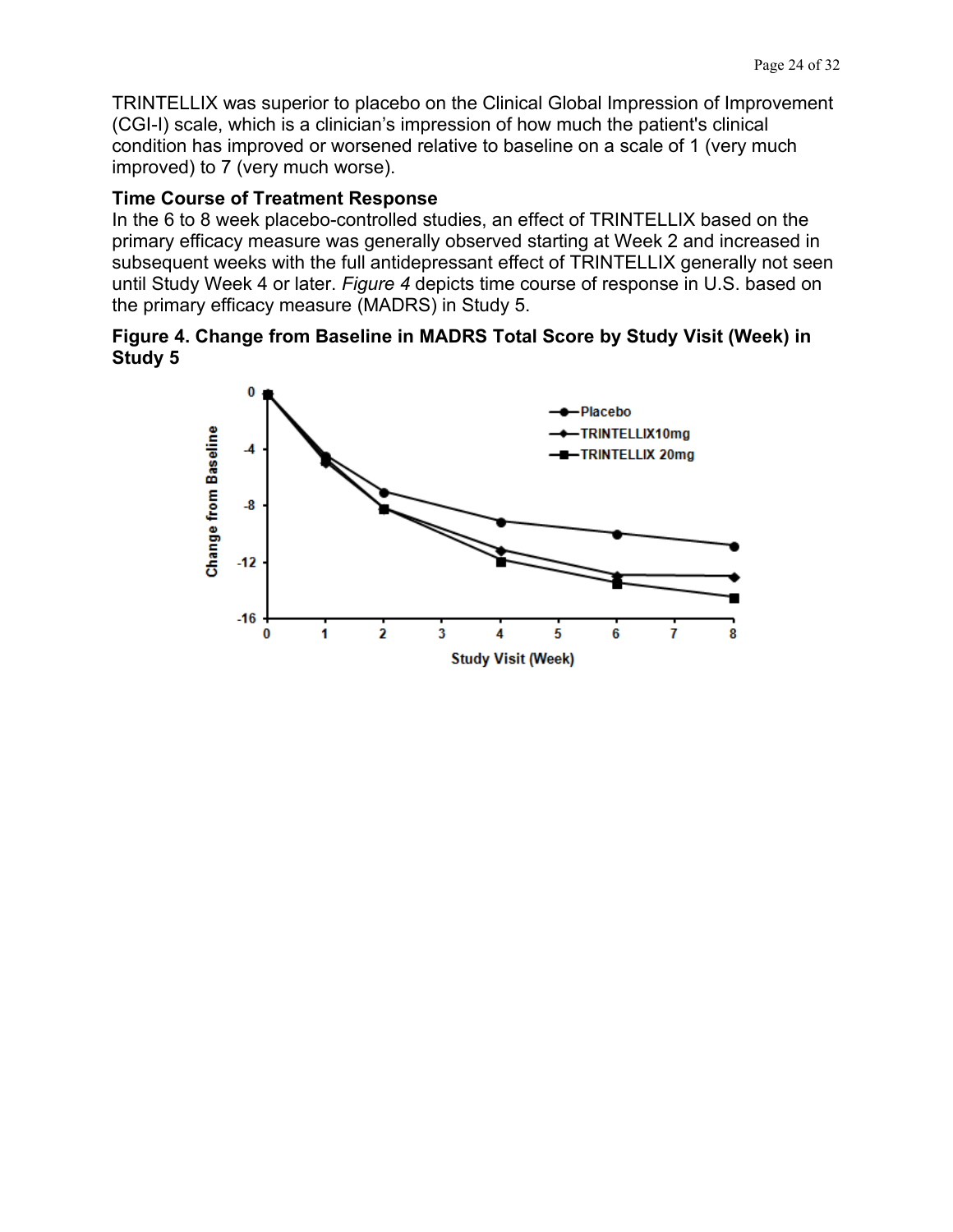### **Figure 5. Difference from Placebo in Mean Change from Baseline in MADRS Total Score at Week 6 or Week 8**



† Results (point estimate and unadjusted 95% confidence interval) are from mixed model for repeated measures (MMRM) analysis. In Studies 1 and 6, the primary analysis was not based on MMRM and in Studies 2 and 6 the primary efficacy measure was not based on MADRS

## **Digit Symbol Substitution Test in Major Depressive Disorder**

Two, eight week, randomized, double-blind, placebo-controlled studies were conducted to evaluate the effect of TRINTELLIX on the Digit Symbol Substitution Test (DSST) during the treatment of acute MDD. The DSST is a neuropsychological test that most specifically measures processing speed, an aspect of cognitive function that may be impaired in MDD. Patients are asked to match nine symbols with their corresponding number (1 to 9) according to a key; the score is the correct number of matches achieved in 90 seconds. For reference, the mean score for healthy 45 to 54 year-old subjects is 50 (SD=15).

Study 7 randomized adult patients meeting the diagnostic criteria for recurrent MDD to receive TRINTELLIX 10 mg, TRINTELLIX 20 mg, or placebo once daily. Study 8 randomized adult patients meeting the diagnostic criteria for recurrent MDD and reporting subjective difficulty concentrating or slow thinking to receive a flexible dose of TRINTELLIX (10 or 20 mg) or placebo once daily. Neither study included patients whose MDD was in remission yet who continued to experience difficulty concentrating or slow thinking. Patients' mean age was 46 (SD=12) and 45 (SD=12) in Study 7 and 8, respectively. In both studies, patients in the TRINTELLIX group had a statistically significantly greater improvement in number of correct responses on the DSST *(Table 6)*; depressed mood as assessed by change from baseline in MADRS total score also improved in both studies.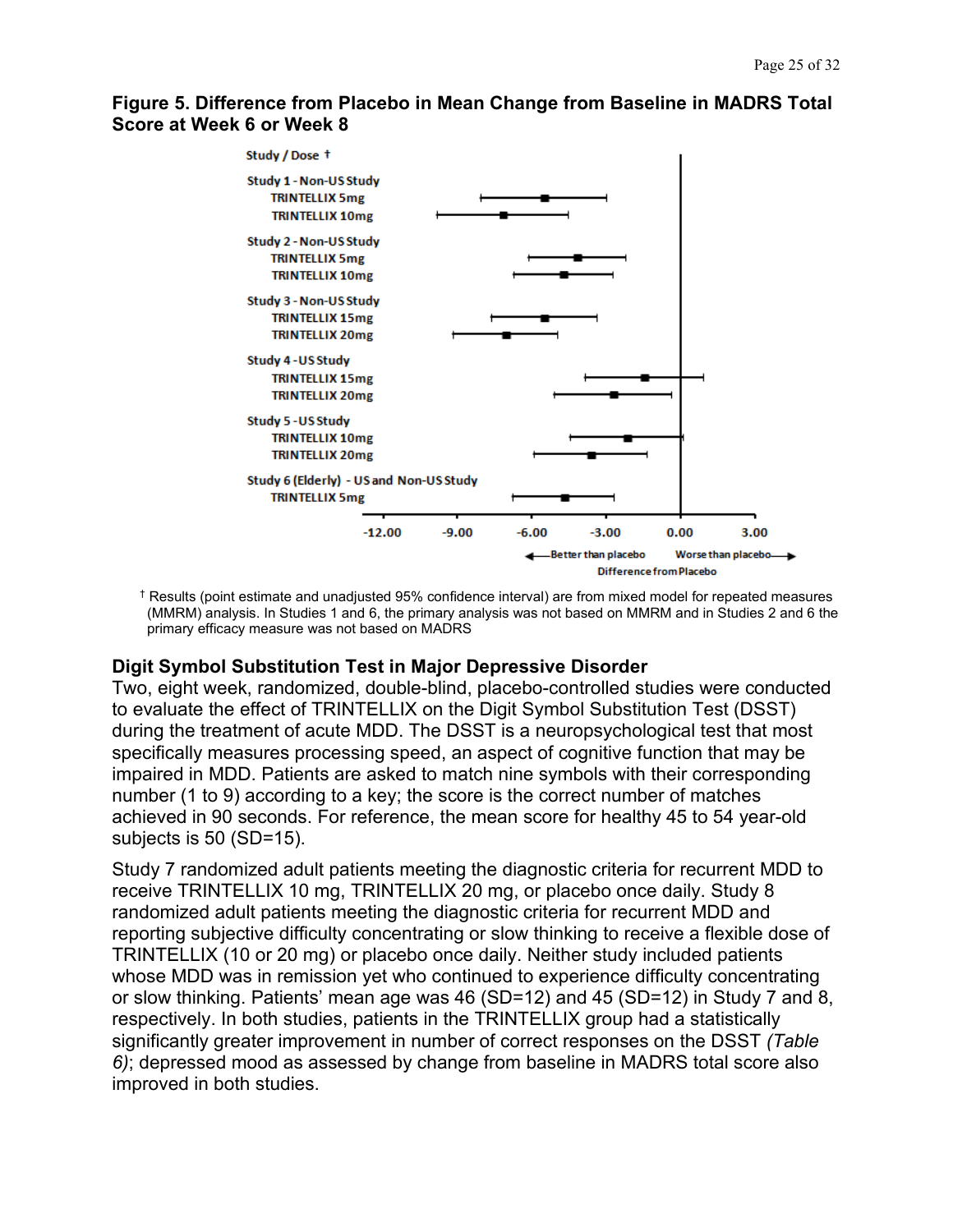| <b>Study</b><br>No. | <b>Treatment Group</b>                                   | Number of<br><b>Patients</b> | Mean<br><b>Baseline</b><br>Score (SD) | <b>LS Mean</b><br><b>Change from</b><br><b>Baseline (SE)</b> | Placebo-<br>subtracted<br>Difference $§$<br>(95% CI) |
|---------------------|----------------------------------------------------------|------------------------------|---------------------------------------|--------------------------------------------------------------|------------------------------------------------------|
| Study 7             | <b>TRINTELLIX</b><br>$(10 \text{ mg/day})^{\ddagger}$    | 193                          | 42.0 (12.6)                           | 9.0(0.6)                                                     | 4.2(2.5, 5.9)                                        |
|                     | <b>TRINTELLIX</b><br>(20 mg/day) $^{\ddagger}$           | 204                          | 41.6 (12.7)                           | 9.1(0.6)                                                     | 4.3(2.6, 5.9)                                        |
|                     | Placebo                                                  | 194                          | 42.4 (13.8)                           | 4.8(0.6)                                                     | --                                                   |
| Study 8             | <b>TRINTELLIX</b><br>$(10/20 \text{ mg/day})^{\ddagger}$ | 175                          | 42.1 (11.9)                           | 4.6(0.5)                                                     | 1.8(0.3, 3.2)                                        |
|                     | Placebo                                                  | 167                          | 43.0 (12.3)                           | 2.9(0.5)                                                     |                                                      |

**Table 6. Effect of TRINTELLIX on the Digit Symbol Substitution Test (DSST)**

SD: standard deviation; SE: standard error; LS Mean: least-squares mean; CI: unadjusted confidence interval.

§ Difference (drug minus placebo) in least-squares mean change from baseline.

‡ Doses are statistically significantly superior to placebo.

The effects observed on DSST may reflect improvement in depression. Comparative studies have not been conducted to demonstrate a therapeutic advantage over other antidepressants on the DSST.

### **Maintenance Studies**

In a non-US maintenance study (Study 9 in *Figure 6*), 639 patients meeting DSM-IV-TR criteria for MDD received flexible doses of TRINTELLIX (5 mg or 10 mg) once daily during an initial 12 week open-label treatment phase; the dose of TRINTELLIX was fixed during Weeks 8 to 12. Three hundred ninety six (396) patients who were in remission (MADRS total score ≤10 at both Weeks 10 and 12) after open-label treatment were randomly assigned to continuation of a fixed dose of TRINTELLIX at the final dose they responded to (about 75% of patients were on 10 mg/day) during the open-label phase or to placebo for 24 to 64 weeks. Approximately 61% of randomized patients satisfied remission criterion (MADRS total score ≤10) for at least four weeks (since Week 8), and 15% for at least eight weeks (since Week 4). Patients on TRINTELLIX experienced a statistically significantly longer time to have recurrence of depressive episodes than did patients on placebo. Recurrence of depressive episode was defined as a MADRS total score ≥22 or lack of efficacy as judged by the investigator.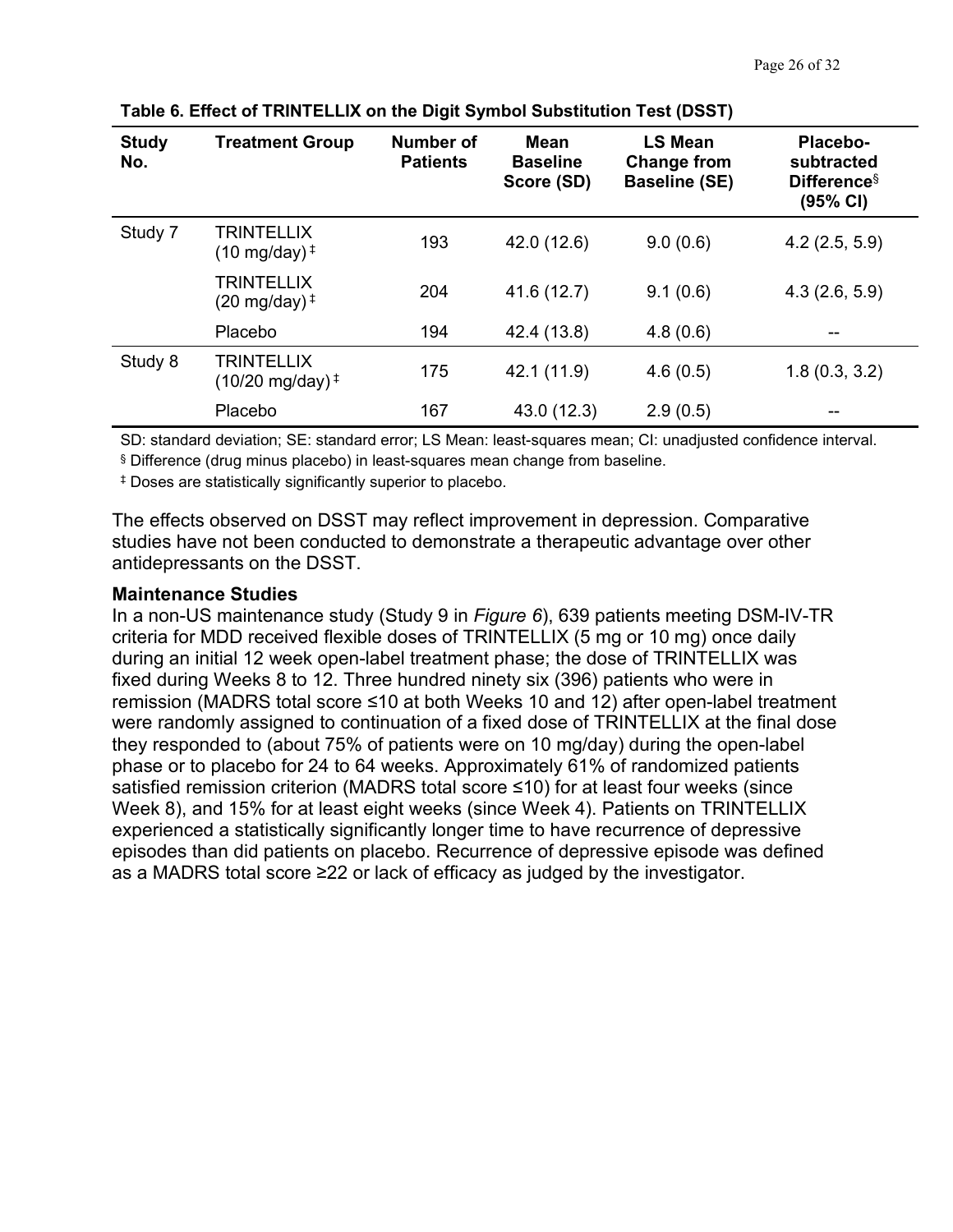

**Figure 6. Kaplan-Meier Estimates of Proportion of Patients with Recurrence (Study 9)**

In a U.S.-based maintenance study (Study 10 in *Figure 7*), 1106 patients meeting DSM-IV-TR criteria for MDD were treated with a fixed dose of TRINTELLIX 10 mg once daily during an initial 16 week open-label treatment phase. Five hundred and eighty (580) patients who were in remission (MADRS total score ≤12 at both Weeks 14 and 16) after open-label treatment were randomized in a 1:1:1:1 ratio to TRINTELLIX 5 mg/day, 10 mg/day, 20 mg/day, or placebo daily for 32 weeks. The definition of recurrence of depressive episodes was the same as for Study 9. For all three doses of TRINTELLIX evaluated, patients treated with TRINTELLIX experienced a statistically significantly longer time to recurrence of depressive episodes than did patients treated with placebo.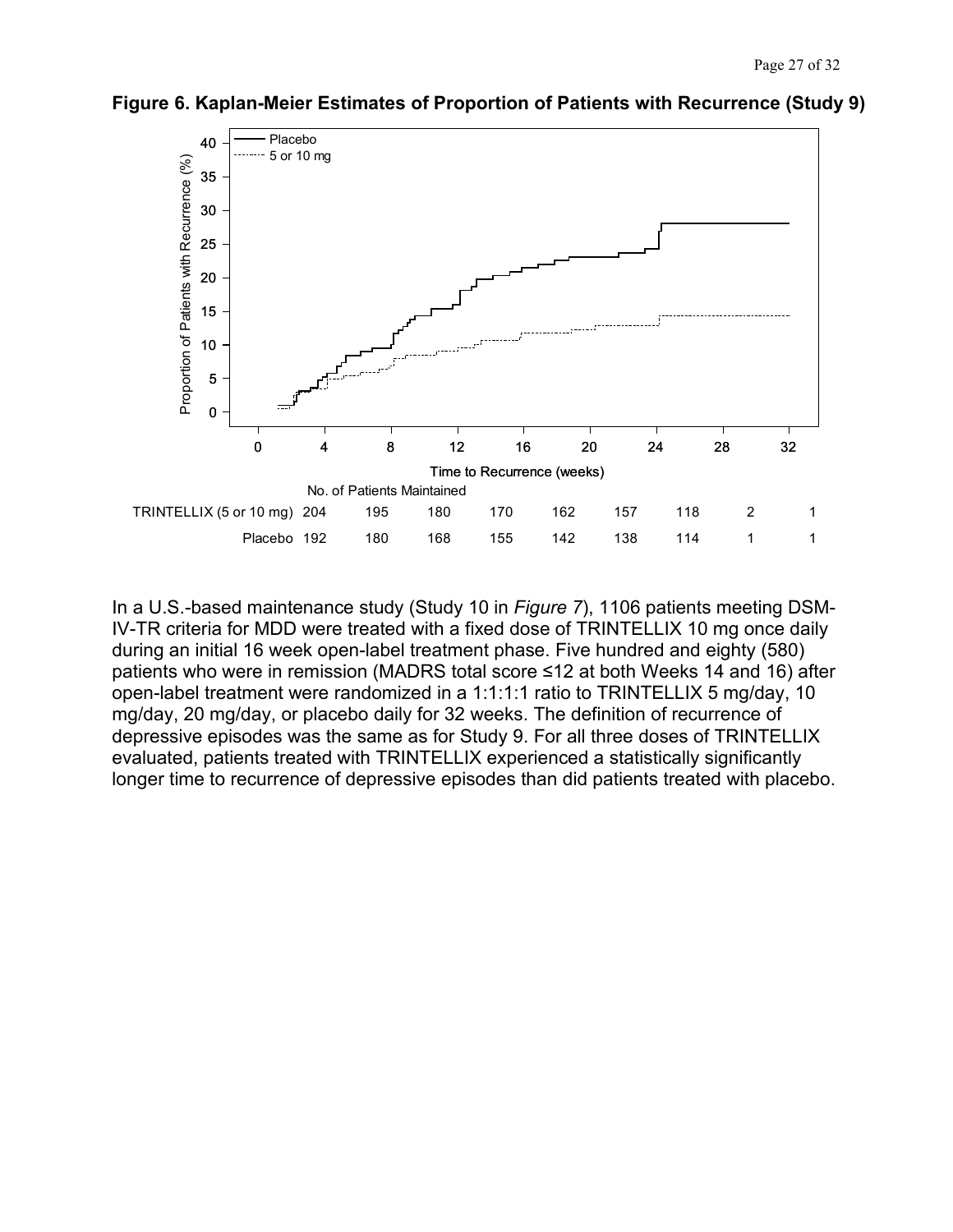

### **Figure 7. Kaplan-Meier Estimates of Proportion of Patients with Recurrence (Study 10)**

## **Prospective Evaluation of Treatment Emergent Sexual Dysfunction (TESD)**

Two, randomized, double-blind, active-controlled studies were conducted to prospectively compare the incidence of TESD between TRINTELLIX and SSRIs via a validated self-rated measure of sexual function, the Changes in Sexual Functioning Questionnaire Short Form (CSFQ-14). The CSFQ-14 is designed to measure illnessand medication-related changes in sexual functioning that consists of 14 items measuring sexual functioning as a total score. The CSFQ-14 consists of subscales that assess the three phases of the sexual response cycle (desire, arousal, and orgasm). Higher scores on the CSFQ-14 indicate greater sexual function and for reference, a 2-3 point change is considered clinically meaningful.

## *Effect of Switching from SSRI to TRINTELLIX on TESD*

The effect of TRINTELLIX on TESD induced by prior SSRI treatment in MDD patients whose depressive symptoms were adequately treated was evaluated in an eight-week, randomized, double-blind, active-controlled (escitalopram), flexible-dose study (Study 11). Patients taking citalopram, sertraline, or paroxetine for at least eight weeks duration and who were experiencing sexual dysfunction attributed to their SSRI treatment were switched to TRINTELLIX (n=217) or escitalopram (n=207). For both TRINTELLIX and escitalopram, patients were started on 10 mg, increased to 20 mg at Week 1, followed by flexible dosing. The majority of subjects received the 20 mg dose of TRINTELLIX (65.6%) or the 20 mg dose of escitalopram (71.9%) during the study.

Improvement in TESD induced by prior SSRI treatment in subjects switched to TRINTELLIX was superior to the improvement observed in those subjects who switched to escitalopram (2.2 point improvement vs escitalopram on the change from Baseline in CSFQ-14 total score, with 95% confidence interval 0.48 – 4.02), after eight weeks of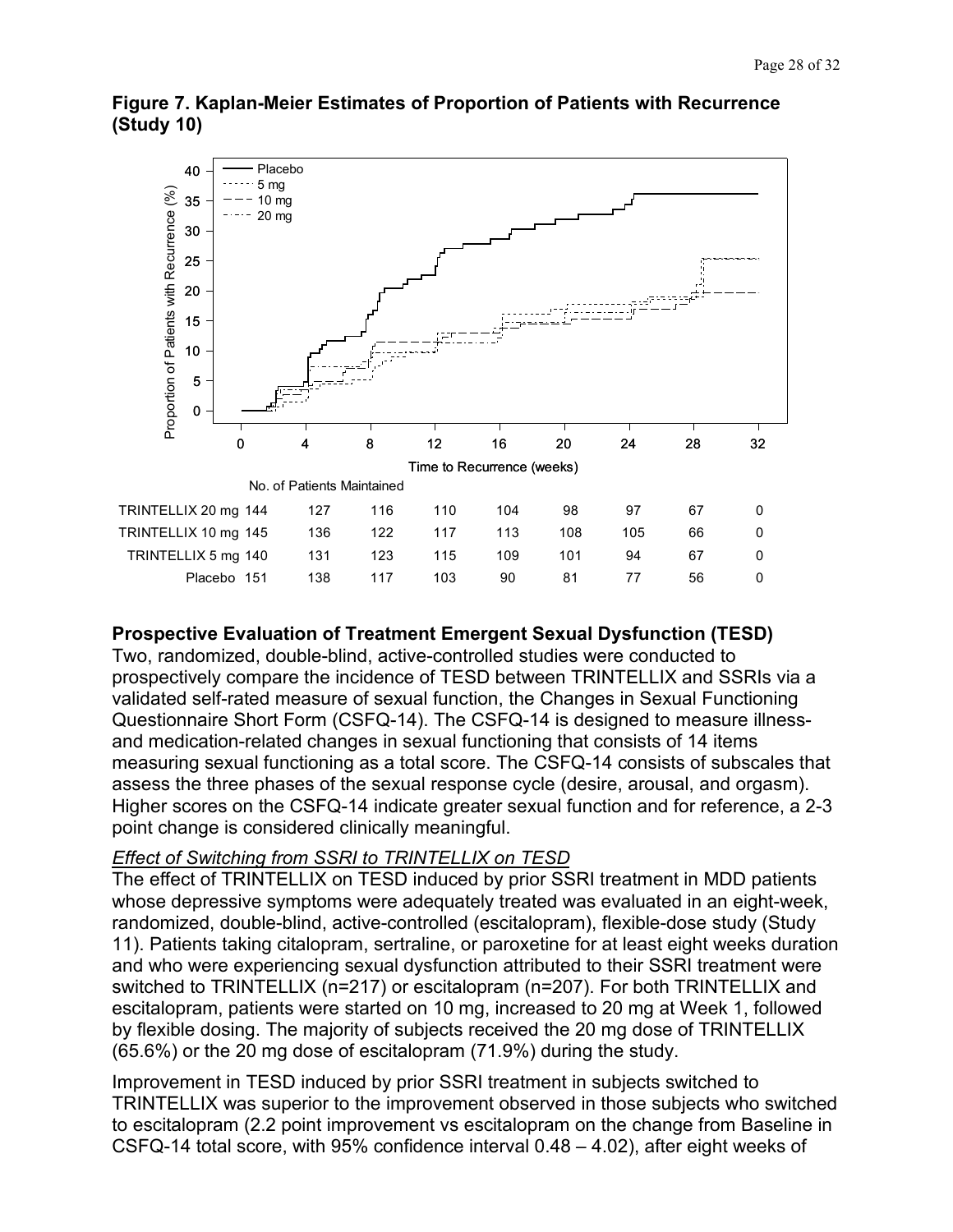treatment, while both drugs maintained the subjects' prior antidepressant response. For change from Baseline in CSFQ-14, *see Figure 8*.





### *Effects in Healthy Volunteers with Normal Sexual Functioning at Baseline*

In a randomized Healthy Volunteer study (Study 12) with 348 subjects aged 18 years to 40 years with normal sexual functioning without the confounding effect of depression, TESD with TRINTELLIX 10 mg (n=85), but not with TRINTELLIX 20 mg (n=91), was statistically significantly less than with paroxetine 20 mg (n=83) *[see Adverse Reactions (6.1)]*. Paroxetine 20 mg was statistically significantly worse than placebo (n=89), confirming assay sensitivity in this study. For change from Baseline in CSFQ-14, *see Figure 9*.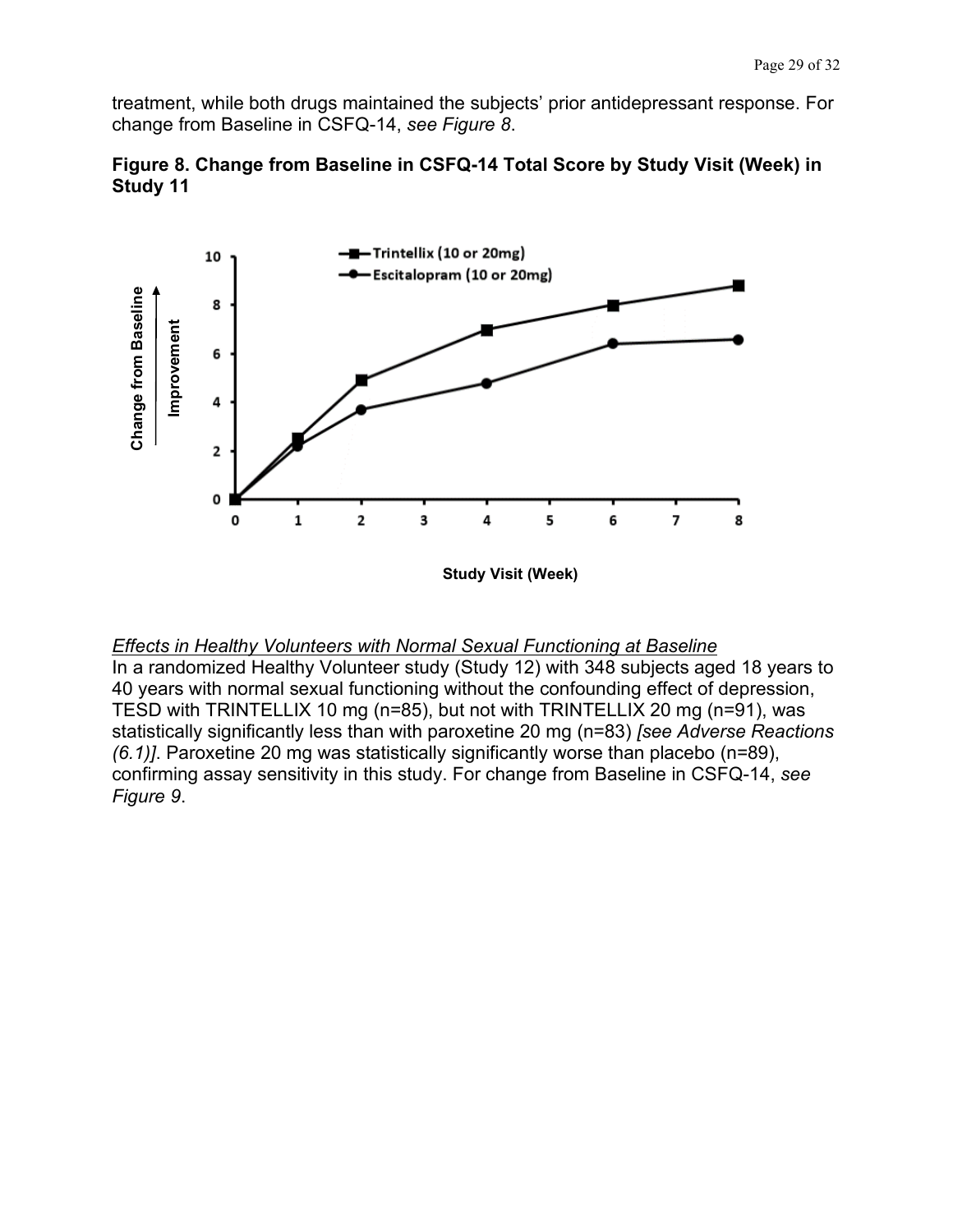## **Figure 9. Change from Baseline in CSFQ-14 Total Score by Study Visit (Week) in Healthy Volunteers (Study 12)**



## **16 HOW SUPPLIED/STORAGE AND HANDLING**

TRINTELLIX tablets are available as follows:

| <b>Features</b>   | <b>Strengths</b>                                             |                                                                  |                                                                  |  |  |
|-------------------|--------------------------------------------------------------|------------------------------------------------------------------|------------------------------------------------------------------|--|--|
|                   | 5 <sub>mg</sub>                                              | 10 <sub>mg</sub>                                                 | $20$ mg                                                          |  |  |
| Color             | pink                                                         | yellow                                                           | red                                                              |  |  |
| Debossment        | "5" on one side of tablet<br>"TL" on other side of<br>tablet | "10" on one side of<br>tablet<br>"TL" on other side of<br>tablet | "20" on one side of<br>tablet<br>"TL" on other side of<br>tablet |  |  |
|                   | <b>Presentations and NDC Codes</b>                           |                                                                  |                                                                  |  |  |
| Bottles of 30     | 64764-720-30                                                 | 64764-730-30                                                     | 64764-750-30                                                     |  |  |
| Bottles of 90     | 64764-720-90                                                 | 64764-730-90                                                     | 64764-750-90                                                     |  |  |
| Bottles of<br>500 | 64764-720-77                                                 | 64764-730-77                                                     | 64764-750-77                                                     |  |  |

**Storage:** Store at 77°F (25°C); excursions permitted to 59°F to 86°F (15°C to 30°C) [see USP Controlled Room Temperature].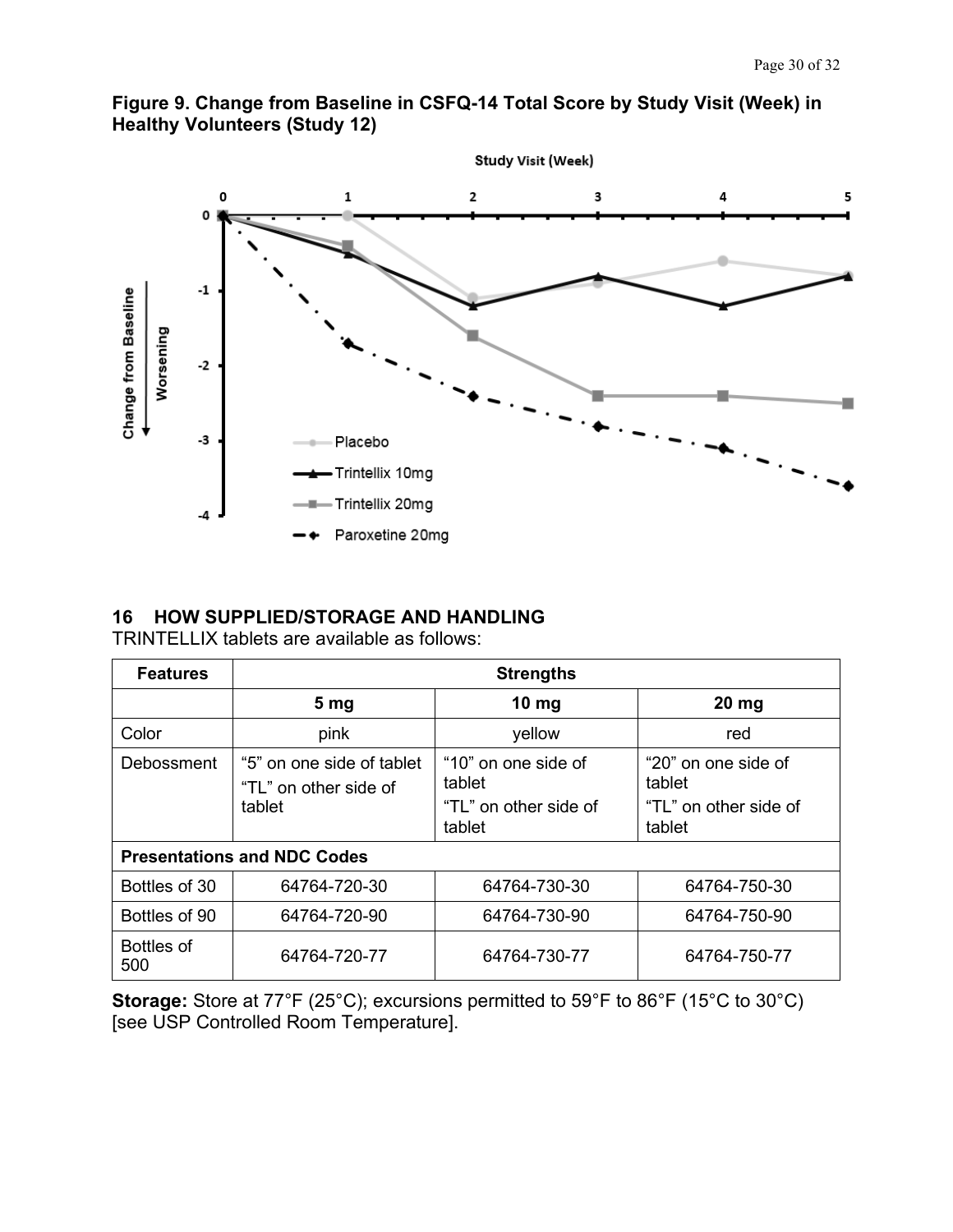## **17 PATIENT COUNSELING INFORMATION**

See FDA-approved patient labeling (Medication Guide).

### **Suicidal Thoughts and Behaviors**

Advise patients and caregivers to look for the emergence of suicidal ideation and behavior, especially early during treatment and when the dose is adjusted up or down, and instruct them to report such symptoms to the healthcare provider *[see Boxed Warning, Warnings and Precautions (5.1)]*.

### **Concomitant Medication**

Advise patients to inform their healthcare provider if they are taking, or plan to take, any prescription or over-the-counter medications because of a potential for interactions. Instruct patients not to take TRINTELLIX with an MAOI or within 14 days of stopping an MAOI and to allow 21 days after stopping TRINTELLIX before starting an MAOI *[see Dosage and Administration (2.4), Contraindications (4), Warnings and Precautions (5.2), Drug Interactions (7.1)]*.

### **Serotonin Syndrome**

Caution patients about the risk of serotonin syndrome, particularly with the concomitant use of TRINTELLIX and triptans, tricyclic antidepressants, fentanyl, lithium, tramadol, tryptophan supplements, busipirone, and St. John's Wort and with drugs that impair metabolism of serotonin (in particular, MAOIs, both those intended to treat psychiatric disorders and also others, such as linezolid) *[see Warnings and Precautions (5.2), Drug Interactions (7.1, 7.2)]*. Instruct patients to contact their health care provider or report to the emergency room if they experience signs or symptoms of serotonin syndrome.

### **Increased Risk of Bleeding**

Inform patients about the concomitant use of TRINTELLIX with NSAIDs, aspirin, warfarin, or other drugs that affect coagulation because combined use has been associated with an increased risk of bleeding. Advise patients to inform their health care provider if they are taking or planning to take any prescription or over-the-counter medications that increase the risk of bleeding *[see Warnings and Precautions (5.3)]*.

## **Activation of Mania/Hypomania**

Advise patients and their caregivers to look for signs of activation of mania/hypomania *[see Warnings and Precautions (5.4)]*.

### **Discontinuation of Treatment**

Advise patients not to abruptly stop taking TRINTELLIX without first talking to their healthcare provider. Patients should be aware that discontinuation effects may occur when stopping TRINTELLIX and they should monitor for discontinuation symptoms *[see Warnings and Precautions (5.5) and Adverse Reactions (6.1)].*

### **Angle Closure Glaucoma**

Patients should be advised that taking TRINTELLIX can cause mild pupillary dilation, which in susceptible individuals, can lead to an episode of angle closure glaucoma. Preexisting glaucoma is almost always open-angle glaucoma because angle closure glaucoma, when diagnosed, can be treated definitively with iridectomy. Open-angle glaucoma is not a risk factor for angle closure glaucoma. Patients may wish to be examined to determine whether they are susceptible to angle closure, and have a prophylactic procedure (e.g., iridectomy), if they are susceptible *[see Warnings and Precautions (5.6)]*.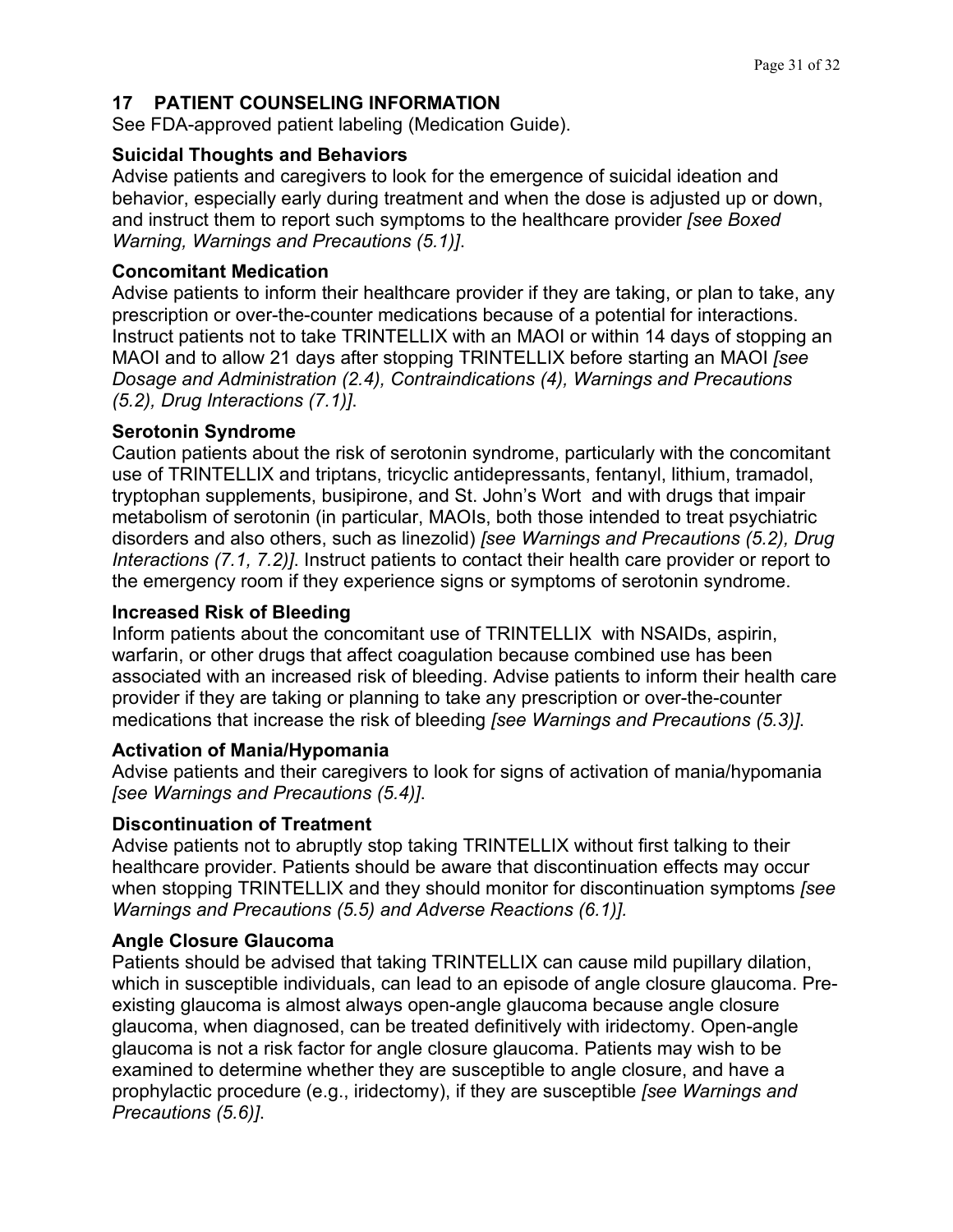### **Hyponatremia**

Advise patients that if they are treated with diuretics, or are otherwise volume depleted, or are elderly, they may be at greater risk of developing hyponatremia while taking TRINTELLIX *[see Warnings and Precautions (5.7)]*.

### **Sexual Dysfunction**

Advise patients that use of TRINTELLIX may cause symptoms of sexual dysfunction in both male and female patients. Inform patients that they should discuss any changes in sexual function and potential management strategies with their healthcare provider *[see Warnings* and *Precautions (5.8)].*

### **Nausea**

Advise patients that nausea is one of the most common adverse reactions, and is dose related. Nausea commonly occurs within the first week of treatment, then decreases in frequency but can persist in some patients *[see Adverse Reactions (6.1)]*.

### **Allergic Reactions**

Advise patients to notify their healthcare provider if they develop an allergic reaction such as rash, hives, swelling, or difficulty breathing.

### **Pregnancy**

Advise a pregnant woman or a woman planning to become pregnant that TRINTELLIX may cause withdrawal symptoms in the newborn or persistent pulmonary hypertension of the newborn (PPHN) *[see Use in Specific Populations (8.1)]*. Advise the patients that there is a pregnancy exposure registry that monitors pregnancy outcomes in women exposed to TRINTELLIX during pregnancy *[see Use in Specific Populations (8.1)]*.

Distributed and marketed by: **Takeda Pharmaceuticals America, Inc.** Lexington, MA 02421

Marketed by: **Lundbeck** Deerfield, IL 60015

TRINTELLIX is a trademark of H. Lundbeck A/S registered with the U.S. Patent and Trademark Office and used under license by Takeda Pharmaceuticals America, Inc.

©2013-2021 Takeda Pharmaceuticals America, Inc.

LUN205 R24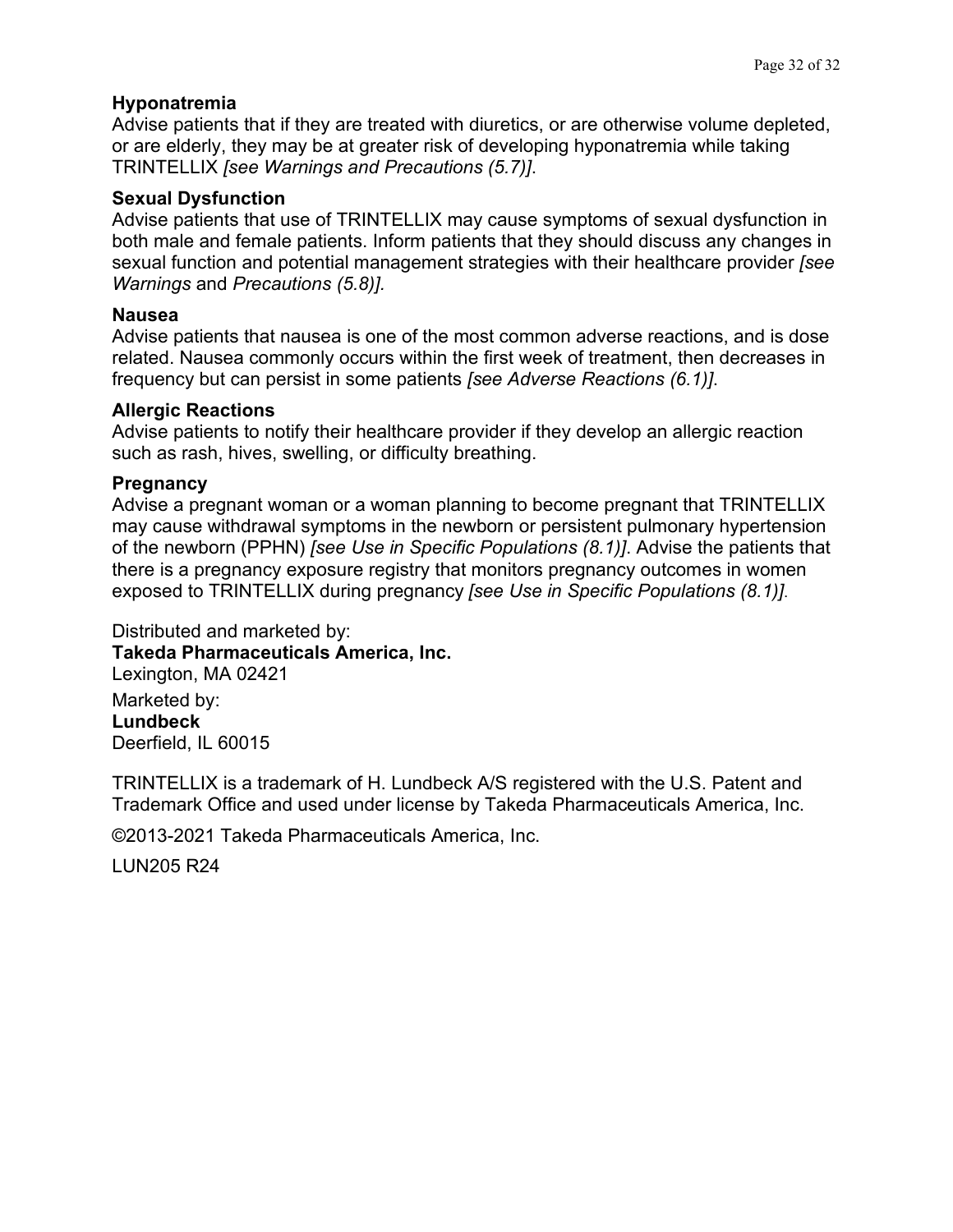### **MEDICATION GUIDE** TRINTELLIX (trin'-TELL-ix) (vortioxetine) **Tablets**

### **What is the most important information I should know about TRINTELLIX?**

### **TRINTELLIX can cause serious side effects, including:**

- **Increased risk of suicidal thoughts and actions.** TRINTELLIX and other antidepressant medicines may increase suicidal thoughts and actions in some people 24 years of age and younger, **especially within the first few months of treatment or when the dose is changed. TRINTELLIX is not for use in children.**
	- o **Depression or other mental illnesses are the most important causes of suicidal thoughts or actions.**

#### **How can I watch for and try to prevent suicidal thoughts and actions?**

- $\circ$  Pay close attention to any changes, especially sudden changes in mood, behavior, thoughts, or feelings. This is very important when an antidepressant medicine is started or when the dose is changed.
- $\circ$  Call your healthcare provider right away to report new or sudden changes in mood, behavior, thoughts, or feelings or if you develop suicidal thoughts or actions.
- $\circ$  Keep all follow-up visits with your healthcare provider as scheduled. Call your healthcare provider between visits as needed, especially if you have concerns about symptoms.

#### **Call your healthcare provider or get emergency help right away if you have any of the following symptoms, especially if they are new, worse, or worry you:**

- attempts to commit suicide acting on dangerous impulses acting aggressive or violent
- thoughts about suicide or dying new or worse depression new or worse anxiety or panic
- 
- 
- attacks
- irritable trouble sleeping an increase in activity or talking more than what is normal for you
- other unusual changes in behavior or mood

• feeling agitated, restless, angry or

### **What is TRINTELLIX?**

TRINTELLIX is a prescription medicine used in adults to treat a certain type of depression called Major Depressive Disorder (MDD).

### **Do not take TRINTELLIX if you:**

- are allergic to vortioxetine or any of the ingredients in TRINTELLIX. See the end of this Medication Guide for a complete list of ingredients in TRINTELLIX
- take a Monoamine Oxidase Inhibitor (MAOI)
- have stopped taking an MAOI in the last 14 days
- are being treated with the antibiotic linezolid or intravenous methylene blue

Ask your healthcare provider or pharmacist if you are not sure if you take an MAOI or one of these medicines, including the antibiotic linezolid or intravenous methylene blue.

#### **Do not start TRINTELLIX if you stopped taking an MAOI in the last 14 days.**

**Do not start taking an MAOI for at least 21 days after you stop treatment with TRINTELLIX.**

### **Before taking TRINTELLIX, tell your healthcare provider about all your medical conditions, including if you:**

- have or had seizures or convulsions
- have or had bleeding problems
- have, or have a family history of, bipolar disorder, mania or hypomania
- have high pressure in the eye (glaucoma)
- have low sodium levels in your blood
- are pregnant or plan to become pregnant. TRINTELLIX may harm your unborn baby. Taking TRINTELLIX during your third trimester of pregnancy may cause your baby to have withdrawal symptoms after birth or may cause your baby to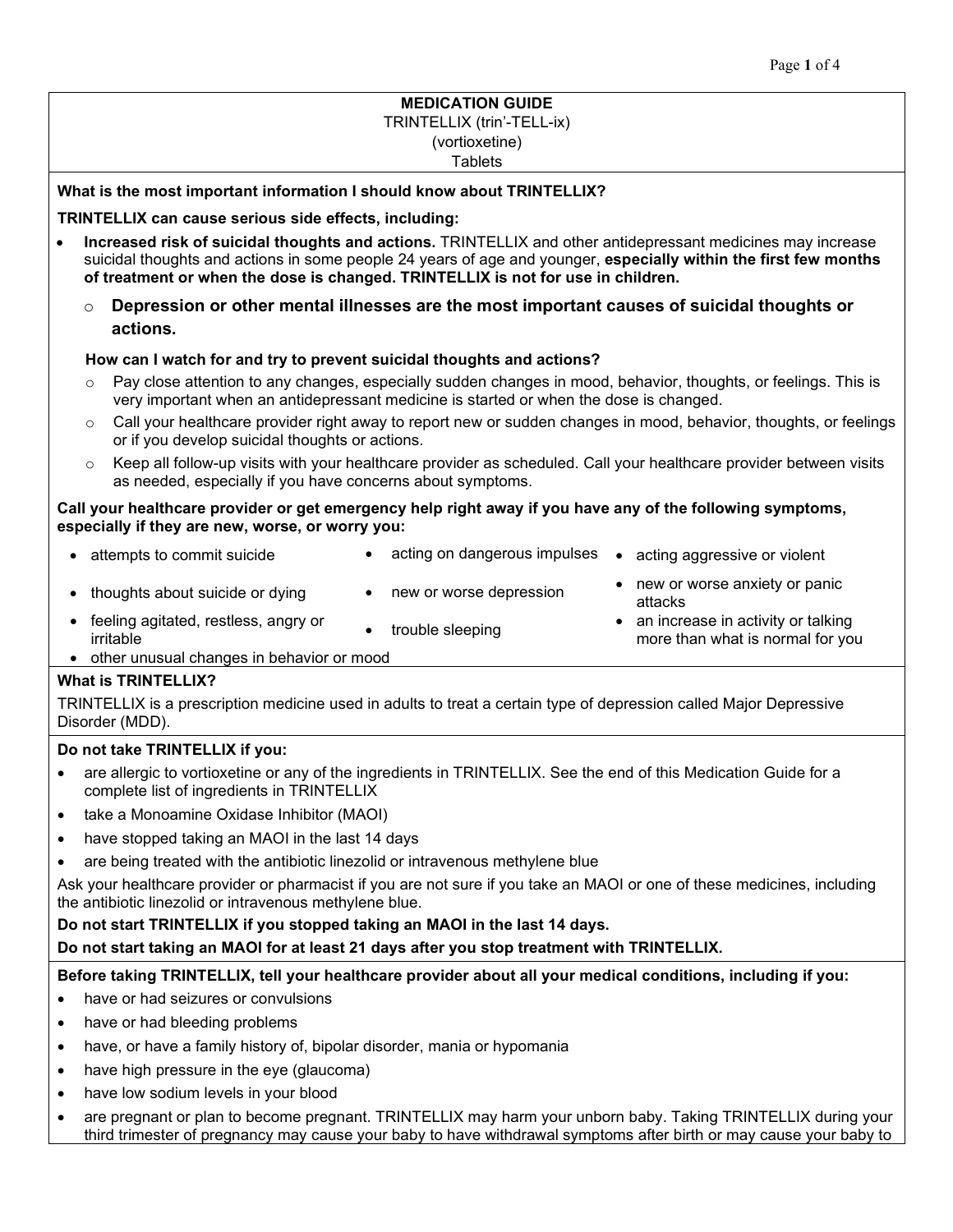be at increased risk for a serious lung problem at birth. Talk to your healthcare provider about the risks to you and your unborn or newborn baby if you take TRINTELLIX during pregnancy.

- Tell your healthcare provider right away if you become pregnant or think you are pregnant during treatment with TRINTELLIX.
- $\circ$  There is a pregnancy registry for females who are exposed to TRINTELLIX during pregnancy. The purpose of the registry is to collect information about the health of females exposed to TRINTELLIX and their baby. If you become pregnant during treatment with TRINTELLIX, talk to your healthcare provider about registering with the National Pregnancy Registry for Antidepressants at 1-844-405-6185 or visit online at https://womensmentalhealth.org/clinical-and-research-programs/pregnancyregistry/antidepressants/.
- are breastfeeding or plan to breastfeed. It is not known if TRINTELLIX passes into your breast milk. Talk to your healthcare provider about the best way to feed your baby during treatment with TRINTELLIX.

#### **Tell your healthcare provider about all the medicines you take,** including prescription and over-the-counter medicines, vitamins, and herbal supplements.

TRINTELLIX and some other medicines may affect each other causing possible serious side effects. TRINTELLIX may affect the way other medicines work and other medicines may affect the way TRINTELLIX works.

### **Especially tell your healthcare provider if you take:**

- medicines used to treat migraine headache called triptans
- tricyclic antidepressants
- fentanyl
- lithium
- tramadol
- tryptophan
- buspirone
- St. John's Wort
- medicines that can affect blood clotting such as aspirin, nonsteroidal anti-inflammatory drugs (NSAIDs), warfarin
- diuretics

Ask your healthcare provider if you are not sure if you are taking any of these medicines. Your healthcare provider can tell you if it is safe to take TRINTELLIX with your other medicines.

Do not start or stop any other medicines during treatment with TRINTELLIX without talking to your healthcare provider first. Stopping TRINTELLIX suddenly may cause you to have serious side effects. See, **"What are the possible side effects of TRINTELLIX?"**

Know the medicines you take. Keep a list of them to show to your healthcare provider and pharmacist when you get a new medicine.

### **How should I take TRINTELLIX?**

- Take TRINTELLIX exactly as your healthcare provider tells you to take it. Your healthcare provider may need to change the dose of TRINTELLIX until it is the right dose for you.
- Take TRINTELLIX 1 time each day.
- TRINTELLIX may be taken with or without food.
- If you take too much TRINTELLIX, call your poison control center at 1-800-222-1222 or go to the nearest hospital emergency room right away.

### **What are the possible side effects of TRINTELLIX?**

### **TRINTELLIX may cause serious side effects, including:**

- See**, "What is the most important information I should know about TRINTELLIX?"**
- **Serotonin syndrome.** A potentially life-threatening problem called serotonin syndrome can happen when you take TRINTELLIX with certain other medicines. See, "Who should not take TRINTELLIX?" **Call your healthcare provider or go to the nearest hospital emergency room right away** if you have any of the following signs and symptoms of serotonin syndrome:
	- $\circ$  agitation observes that the set of  $\circ$  sweating
- - $\circ$  seeing or hearing things that are not real (hallucinations)  $\circ$  flushing  $\circ$  confusion  $\circ$
	-
- 
- $\circ$  high body temperature (hyperthermia)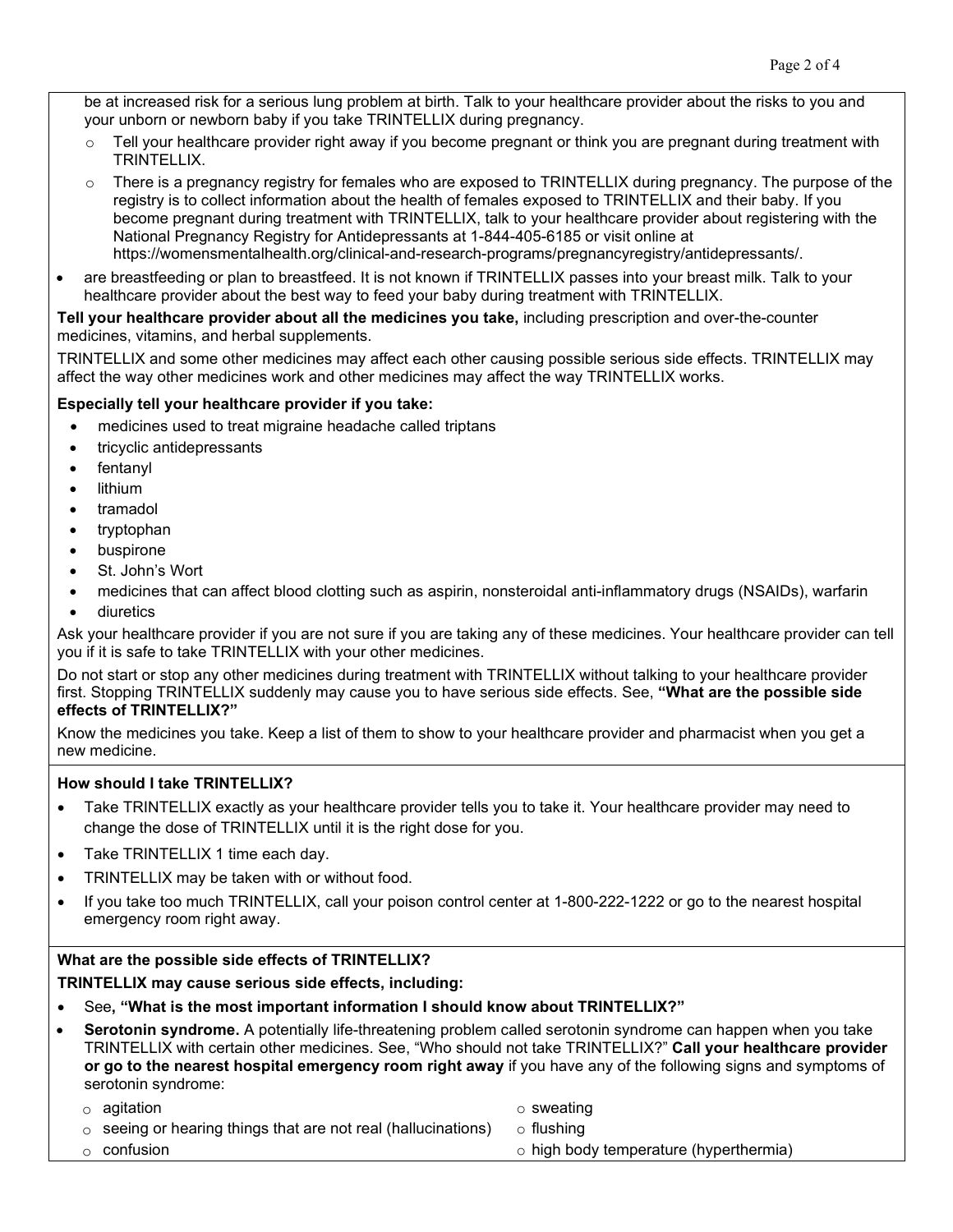| $\circ$ coma             | $\circ$ shaking (tremors), stiff muscles, or muscle twitching |
|--------------------------|---------------------------------------------------------------|
| റ <b>fast heart beat</b> | $\circ$ loss of coordination                                  |
|                          |                                                               |

- $\circ$  changes in blood pressure  $\qquadcirc$  o seizures
- 
- 
- $\circ$  dizziness  $\circ$  diarrhea nausea, vomiting, diarrhea
- **Increased risk of bleeding.** Taking TRINTELLIX with aspirin, non-steroidal anti-inflammatory drugs (NSAIDs), warfarin or blood thinners may add to this risk. Tell your healthcare provider right away about any unusual bleeding or bruising.
- **Manic episodes.** Manic episodes may happen in people with bipolar disorder who take TRINTELLIX. Symptoms may include:
	- o greatly increased energy **o severe problems sleeping** 
		-

- 
- o racing thoughts **o reckless behavior**
- $\circ$  unusually grand ideas  $\circ$  excessive happiness or irritability
- $\circ$  talking more or faster than usual
- **Discontinuation syndrome.** Suddenly stopping TRINTELLIX may cause you to have serious side effects. Your healthcare provider may want to decrease your dose slowly. Symptoms may include:
- 
- o nausea o electric shock feeling (paresthesia) o tiredness
- $\circ$  sweating  $\circ$  tremor obtained by  $\circ$  problems sleeping
- 
- $\circ$  changes in your mood  $\qquad \circ$  anxiety  $\qquad \qquad \circ$  hypomania
- -
- 
- $\circ$  irritability and agitation  $\circ$  confusion  $\circ$  on ringing in your ears (tinnitus)
- o dizziness o headache o seizures
- **Eye problems (angle-closure glaucoma).** TRINTELLIX may cause a type of eye problem called angle-closure glaucoma in people with certain other eye conditions. You may want to undergo an eye examination to see if you are at risk and receive preventative treatment if you are. Call your healthcare provider if you have eye pain, changes in your vision, or swelling or redness in or around the eye**.**
- **Low levels of sodium in your blood (hyponatremia).** Low sodium levels in your blood that may be serious and may cause death, can happen during treatment with TRINTELLIX. Elderly people and people who take certain medicines may be at a greater risk for developing low sodium levels in your blood. Signs and symptoms may include:
	- o headache
	- o difficulty concentrating
	- o memory changes
	- o confusion
	- o weakness and unsteadiness on your feet which can lead to falls
	- **In more severe or more sudden cases, signs and symptoms include:**
	- o seeing or hearing things that are not real (hallucinations)
	- o fainting
	- o seizures
	- o coma
	- o stopping breathing (respiratory arrest)
- **Sexual problems (dysfunction).** Taking TRINTELLIX may cause sexual problems.
	- Symptoms in males may include:
	- o Delayed ejaculation or inability to have an ejaculation
	- o Decreased sex drive
	- o Problems getting or keeping an erection

Symptoms in females may include:

- o Decreased sex drive
- o Delayed orgasm or inability to have an orgasm

Talk to your healthcare provider if you develop any changes in your sexual function or if you have any questions or concerns about sexual problems during treatment with TRINTELLIX. There may be treatments your healthcare provider can suggest.